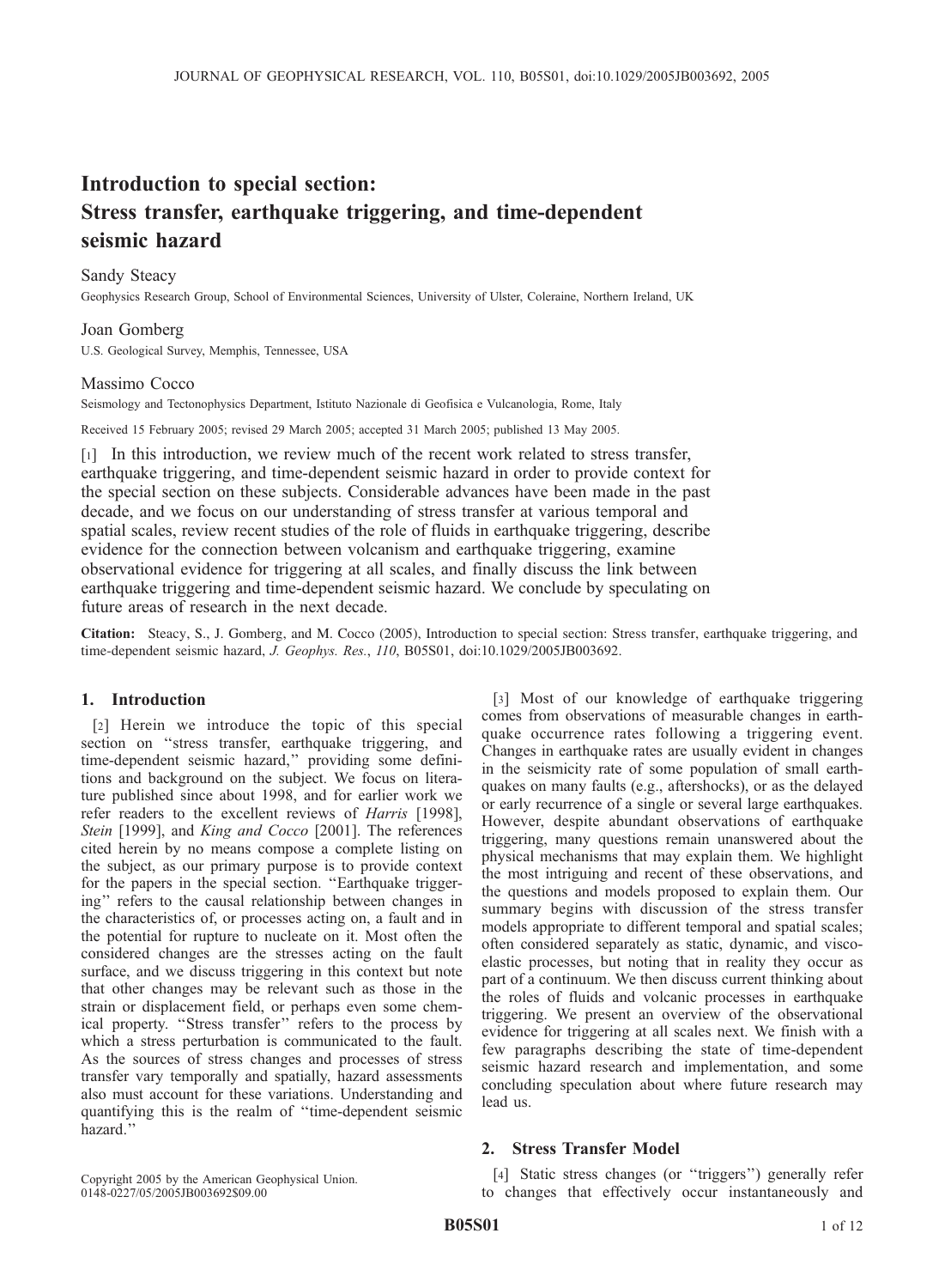permanently. Most commonly this refers to the timeindependent deformations caused by the net slippage on a fault resulting from an earthquake. Dynamic stress triggers are those caused by the passage of seismic waves, which notably are oscillatory and transient. Dynamic and static stress changes cannot be distinguished either observationally or theoretically at short times and distances from an earthquake, and both attenuate approximately as some inverse power of the distance. Static stress changes attenuate more rapidly, roughly inversely to the cube of the distance from the causative fault, while dynamic stress changes attenuate more slowly and therefore dominate at large distances. Coseismic stress perturbations also cause viscoelastic relaxation of the lower crust and the upper mantle, which contributes to time-dependent stress transfer over long times, which can lead to either stress enhancement or decrease. Other natural processes may modify the temporal evolution and spatial pattern of stresses acting on a fault, such as the growth or melting of glaciers [Grollimund and Zoback, 2001] and tides [see Tanaka et al., 2002, and references therein], as well as human activities such as mining, hydrocarbon and geothermal energy production, and reservoir construction [Gupta and Chadha, 1995; Trifu and Fehler, 1998; Richardson and Jordan, 2002]. These too may promote or inhibit the earthquake failure, but we leave them to future summaries.

[5] As the abundance of phenomenological studies has confirmed the reality of static stress change triggering (summarized below), studies increasingly focus on questions related to the underlying physical processes. Among these are the following: How can very small stress changes lead to measurable changes in failure rates? Why is failure often delayed from the occurrence of the stress change? Is there a static stress change threshold that must be exceeded for triggering to occur? Most attempts to answer these have focused on frictional failure models, particularly the failure rate change formulation of Dieterich [1994], based on ratestate friction theory. This formulation and generalizations of it have been examined from a purely theoretical perspective [e.g., in Gomberg et al., 2000, 2001; Ziv and Rubin, 2003; Gomberg et al., 2005b], and predictions compared with observations [e.g., Gross, 2001; Toda et al., 2002; Toda and Stein, 2003]. These models show the efficacy of small static stress changes to cause faults to fail early (or late), yet not immediately after the application of the stress change and also predict basic observations like aftershock rates that decay inversely with time. The delayed occurrence of triggered seismic events is explained in these models as the effect of the frictional response of the fault to the applied stress perturbations. Most recently, it has become possible to verify observationally details of predicted aftershock decay rates, such as an apparent deficit of aftershocks in the initial seconds to minutes after the main shock. Interestingly, most frictional models only consider static stress change triggering as altering the time of failure of faults for which failure was inevitable anyhow. However, studies like those of Voisin et al. [2004] consider the potential for static stress changes (and dynamic stresses) to move a stably sliding frictional fault into a regime in which it exhibits stick-slip behavior. This perhaps is one way in which triggering is not simply an acceleration of failures but creation of new ones.

[6] Phenomenological studies have also probed beyond looking just at the Coulomb static stress changes, often referred to as the Coulomb failure function (see Cocco and Rice [2002] for further details):

$$
\Delta CFF = \Delta \tau + \mu(\Delta \sigma_n + \Delta P), \tag{1}
$$

where  $\Delta \tau$  are the shear stress changes calculated along the slip direction on the assumed fault plane,  $\Delta \sigma_n$  are the normal stress changes (positive for extension),  $\mu$  is the friction coefficient and  $\Delta P$  indicates the pore pressure changes. Recent studies have examined the importance of the various stress components,  $\mu$ , and  $\Delta P$  (discussed in later paragraphs). Additionally, questions concerning triggering thresholds and correlations between the prevalence of triggering and faulting type, environmental and geological characteristics have been examined. In all these, generally the likelihood of causality is based on some estimate of the correlation between static stress changes and observed changes in failure rates. Studies have shown that in some cases shear stress changes correlate better with triggered seismicity and in others, normal stress changes do, perhaps implying coefficients of friction that vary from fault to fault [e.g., Parsons et al., 1999; Perfettini et al., 1999; ten Brink and Lin, 2004]. Most studies have examined strike-slip systems, and although fewer in number, the degree of correlations (or lack of) measured in triggering studies of predominantly thrust faulting in compressional environments do not differ in any clear or systematic way [Ma et al., 2005].

[7] While most studies suggest that triggering requires a minimum stress change, the variation in this threshold spans an order of magnitude or more, and at least two studies infer that triggering is not a threshold process [Ziv and Rubin, 2000; Ogata, 2005]. A variety of phenomenological studies and theoretical models seem to suggest that triggering is facilitated by low ambient confining stresses or high pore pressures [e.g., Gross, 2001; Streit and Cox, 2001; Toda and Stein, 2002; Woessner et al., 2004]. Toda et al. [2005] hypothesize that since frictional models predict that triggering manifests as a change in seismicity rate, areas with the most apparent triggered activity should be those with relatively high background seismicity rates. They find this to be generally true in their analysis of seismicity in southern California. Their results also imply that triggering primarily represents clock-advanced failure, rather than creation of new earthquakes (which are less likely to correlate with background seismicity).

[8] Here we note that perhaps the most novel work in static stress triggering has been in the development of approaches to translate quantitatively static stress changes into changes in failure probabilities. We save this discussion for the end.

[9] The spatially widespread, immediate changes in seismicity rates that followed the 1992  $M_w = 7.3$  Landers, California, earthquake removed most doubts about the potential for dynamic triggering [Hill et al., 1993]. Similar observations made following the 2002  $M_w = 7.9$  Denali, Alaska, earthquake demonstrated that the post-Landers phenomena were not likely freak events [Eberhart-Phillips et al., 2003; Gomberg et al., 2004; Husen et al., 2004a, 2004b; Prejean et al., 2004; Pankow et al., 2004]. In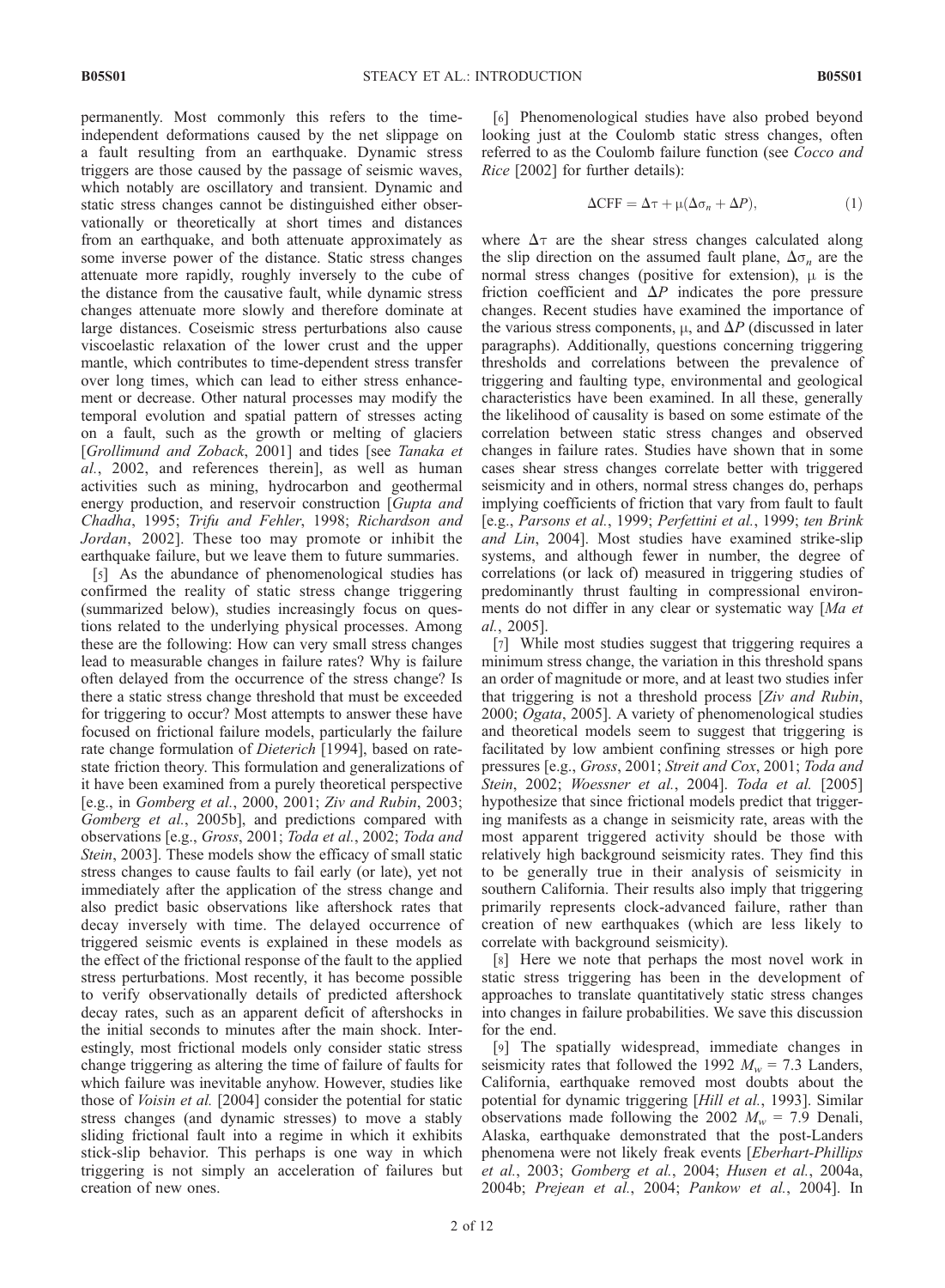addition to these observations and other studies documenting episodes of triggered seismicity at distances well beyond the traditional aftershock zone, which typically equals several multiples of the main shock fault dimension [e.g., Brodsky et al., 2000; Hough, 2001; Mohamad et al., 2000; Hough, 2005], there have been a number of studies that have shown observationally that dynamic triggering is not only a far-field phenomenon [e.g., Harris et al., 2002; Gomberg et al., 2003]. Indeed, logically this should not be surprising as triggered faults have no knowledge of the distance traveled by the triggering dynamic deformations, and as noted in our introductory remarks, in the near field of an earthquake both static and dynamic stress changes both occur [Fischer and Horalek, 2005].

[10] Two hypotheses have been posed and tested to distinguish observationally dynamic and static stress change triggering in the near field. The first hypothesizes that dynamic stresses only promote failure so that stress shadows, or areas in which negative static stress changes correlate positively with decreases in failure rates, can only be due to static stress changes [Toda and Stein, 2003]. Harris and Simpson [1993] first coined the phrase "stress shadow'' to describe the apparent deficit of moderate earthquakes following large events in the San Francisco Bay region in 1868, 1906, and 1989, and the existence of a stress shadow following the 1906 earthquake has become widely accepted [Kenner and Segall, 1999; Reasenberg et al., 2003; Pollitz et al., 2004]. Stress shadows also have been inferred in other studies [e.g., Parsons et al., 1999; Stein, 1999; Wyss and Wiemer, 2000; Ogata et al., 2003; Toda and Stein, 2003; Woessner et al., 2004]. However, Felzer and Brodsky [2005] have applied a new method for measuring rate changes and conclude that stress shadows either do not exist or cannot be distinguished from other processes (e.g., decreasing rates from aftershock sequences of small earthquakes). Their results are consistent with those of Marsan [2003], who fit a nonstationary Poisson probability function to seismicity before and after three large California earthquakes and found rate decreases were very rarely observed in the 100 days following each main shock. Thus it seems that the existence and/or persistence of stress shadows remains an open question. The second hypothesis is that dynamically triggered rate changes should be more likely in areas of strong focusing of seismic waves, as expected for directivity associated with unilaterally propagating ruptures. A correlation between seismicity rate changes and rupture directivity has been noted in cases of triggering at remote distances [Mohamad et al., 2000; Gomberg et al., 2001; Kilb et al., 2002; Kilb, 2003; Gomberg et al., 2004] and in the near field [Gomberg et al., 2003].

[11] Considerable progress has been made in the development and validation of theoretical models of the triggering potential of both static and dynamic loads [Gomberg et al., 2001; Antonioli et al., 2002, 2004; Voisin et al., 2000, 2004]. Like static stress change models, most of these focus on frictional faults or other types of accelerating failure models (e.g., subcritical crack growth). When considering triggering as clock advancing of inevitable failures, these types of models do not appear capable of generating sufficiently delayed failures to explain the

extended duration of aftershock sequences [Gomberg et al., 2001; Belardinelli et al., 2003]. Most other models of dynamic triggering involve fluids in various ways. A particularly novel one proposes that fluids mobilized by shaking may unclog fractures and cause a redistribution of pore pressures, possibly reducing the effective stress on some faults thereby promoting failure [*Brodsky et al.*, 2003].

[12] A causal relationship between dynamic deformations and changes in failure rates has been established, and evidence thus far suggests triggering requires that some minimum dynamic deformation amplitude be exceeded [Gomberg et al., 2004; Brodsky and Prejean, 2005]. However, this threshold clearly varies spatially [e.g., *Gomberg et* al., 2004] and perhaps temporally as well. Moreover, other characteristics of the dynamic deformation field, of the environment surrounding a fault, and of the fault itself undoubtedly also affect triggering. Theoretical models have examined the dependence on frequency, among other things [Voisin, 2001, 2002; Beeler and Lockner, 2003; Perfettini et al., 2003], but to date, no consensus has emerged. The aforementioned model involving fracture unclogging proposed by Brodsky et al. [2003] implies low-frequency waves more effectively trigger, with some observational support provided in an analysis of data from Long Valley, California, an active geothermal area [Brodsky and Prejean, 2005]. No clear environmental factor alone seems to be a reliable predictor of the potential for dynamic triggering, although a sufficient number of observations from diverse locations show that such triggering is more likely in geothermal or volcanic areas [Brodsky et al., 2000; Power et al., 2001; Prejean et al., 2004; Brodsky and Prejean, 2005] but certainly can occur elsewhere [Hough, 2001; Mohamad et al., 2000; Gomberg et al., 2003, 2004; Hough, 2005].

[13] The recognition of dynamic triggering of earthquakes has motivated several laboratory studies appropriate to seismogenic conditions, although the effects of cyclic loading have been studied extensively in engineering fields [see *Boettcher and Marone*, 2004, and references therein]. The results of laboratory experiments on simulated creeping faults subjected to a constant stressing and oscillating normal stresses show that the latter may cause both strengthening and weakening, with weakening occurring for sufficiently large-amplitude high-frequency oscillations [Richardson and Marone, 1999; Perfettini et al., 2001; Boettcher and Marone, 2004]. The laboratory experiments of Beeler and Lockner [2003] simulate the stick-slip response of faults loaded at constant slip rate modulated sinusoidally and show a response that at low frequencies is Coulomb-like (failure occurs at peak stress, implying a threshold amplitude that decreases inversely with frequency). At periods shorter than the timescales of frictional nucleation processes becomes essentially frequency-independent, with a threshold amplitude that is larger than a Coulomb model would predict but still smaller than that at low frequencies.

[14] Perhaps the strongest evidence for viscoelastic triggering comes from the 1999  $M_w = 7.1$  Hector Mine, California, earthquake. This event occurred 20 km away and a little over 7 years after the 1992  $M_w = 7.3$  Landers, California, earthquake. The close proximity in space and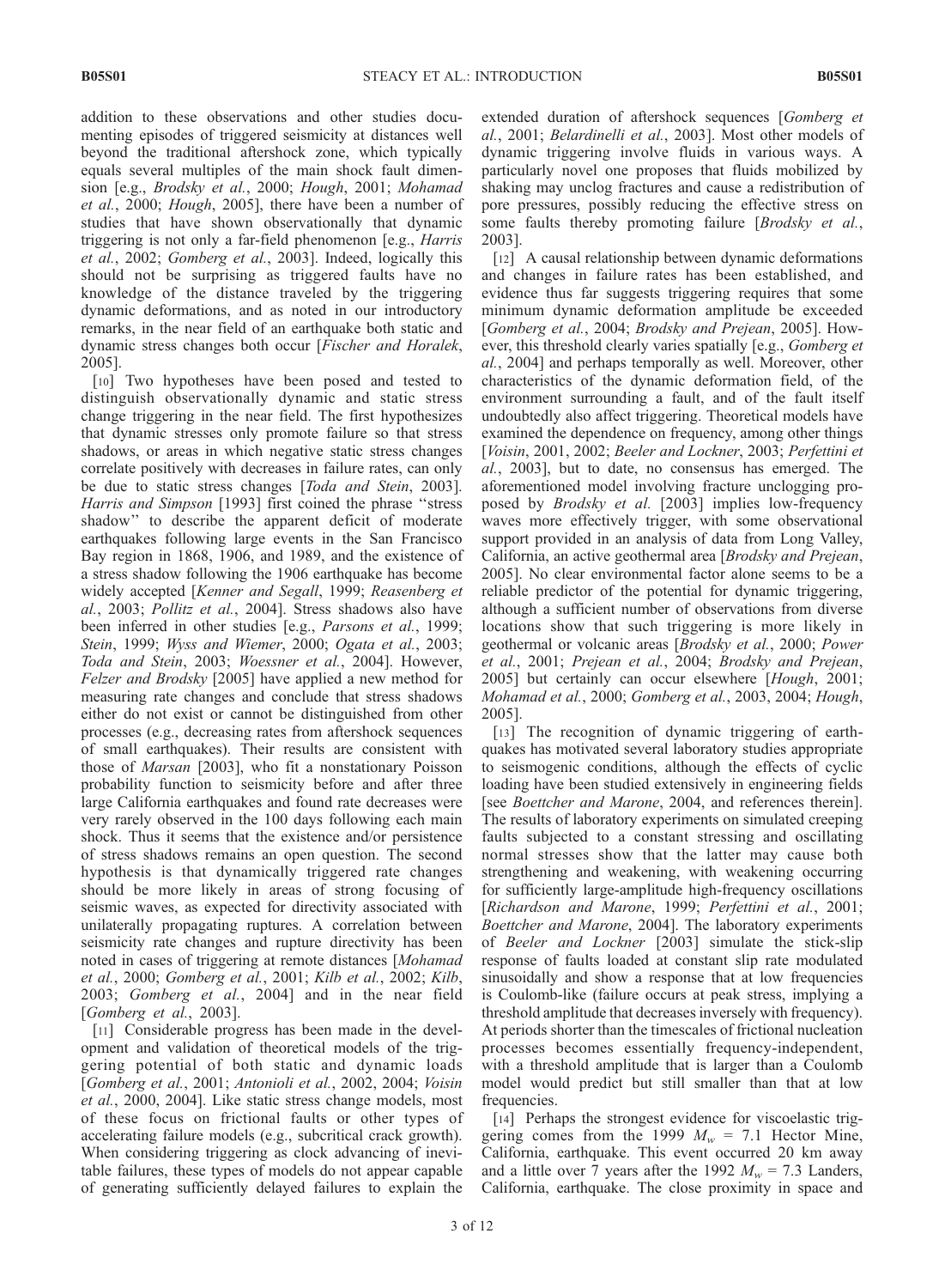time of these two events suggested a causal link. However, observations of static stress transfer were ambiguous at best [Harris and Simpson, 2002], with some models predicting positive Coulomb static stress changes at the Hector Mine hypocenter [*Parsons and Dreger*, 2000] and others negative changes [U.S. Geological Survey, Southern California Earthquake Center, and California Division of Mines and Geology, 2000]. Other explanations for a possible link between the two events included triggering by aftershocks [Felzer et al., 2002; Harris and Simpson, 2002], poroelastic recovery [Masterlark and Wang, 2002], and dynamic stress changes [Kilb, 2003]. Freed and Lin [2001] used a threedimensional (3-D) viscoelastic model to simulate flow in the lower crust and upper mantle due to the Landers earthquake and found positive postseismic stress increases of  $1-2$  bars at the Hector Mine hypocenter; they hypothesized that this viscoelastic stress change triggered the event and explained its time delay. In similar studies, Zeng [2001] modeled viscoelastic flow in the lower crust and found a stress increase >1 bar at the hypocenter, while Pollitz and Sacks [2002] suggested a stress increase of approximately 0.7 bar. A detailed 3-D finite element model of the interaction between these events also is given by Cianetti et al. [2005].

[15] Viscoelastic stress transfer has been examined in studies of other fault systems, with a number of authors comparing its possible effects with those from static stress changes. Hearn et al. [2002] found that viscoelastic stress transfer due to the 1999  $M_w = 7.4$  Izmit, Turkey, earthquake increased the stress load on the  $M_w = 7.1$  Duzce, Turkey, hypocenter by about 70%; they also modeled a viscoelastic stress increase in the Marmara Sea area to the west but noted that their results were highly model-dependent. Freed and Lin [2002] proposed that viscoelastic stress changes on the San Andreas fault due to four  $M > 6$  events in the Mojave Desert in southern California would more than double the static stress change by 2020. In a model of the 1906 San Francisco stress shadow, Parsons [2002a] found that including viscoelastic effects increased the duration of the stress shadow and lowered earthquake probabilities with respect to models using deep dislocation slip. Pollitz et al. [2004] included a simple viscoelastic coupling in a model of strain accumulation in the San Francisco Bay area and concluded that virtually all moderate to large events were consistent with triggering and that the region recovered from the stress shadow in about 1980, consistent with the results of Parsons [2002a].

[16] Viscoelastic stress transfer has also been proposed to explain event correlations over large times and distances. Rydelek and Sacks [2001] proposed that it explained the southward migration of  $M \geq 5.6$  events along the San Jacinto fault in southern California from the large 1857 San Andreas event, and *Chery et al.* [2001] suggested that it explained three  $M > 8$  events that occurred up to 400 km apart in Mongolia between 1905 and 1952. Similarly, Pollitz *et al.* [2003] concluded that five  $M > 7$  events and a number of smaller ones in Mongolia were related by coseismic and viscoelastic stress changes and proposed that continental faults could experience significant stress transfer over timescales of decades and length scales of hundreds of kilometers. This view was supported by To et al. [2004], who suggested that the 2001  $M_w = 7.6$  Bhuj, India, earthquake

was triggered by the 1819  $M_w = 7.7$  Rann of Kachchh, India, event, 100 km away.

## 3. Fluids and Earthquake Triggering

[17] The importance of fluids in promoting earthquake failures has been suggested by many different authors [Nur and Booker, 1972]. Geological observations suggest that fault zones contain a core with a thin slipping plane [Chester et al., 1993; Chester and Chester, 1998; Sibson, 2003] embedded in a highly fractured damage zone, possibly fluid-saturated [see also Ben Zion and Sammis, 2003]. The response of a poroelastic medium to a sudden applied stress changes should take into account the spatial and temporal evolution of pore pressure. Sudden pore pressure changes,  $\Delta P$ , modify the coseismic stress redistribution because they affect the Coulomb Failure Function (equation (1)). These pore pressure changes represent the undrained response of the medium since they occur on a timescale that is sufficiently short that diffusive transport (i.e., fluid flow) cannot occur. Beeler et al. [2000] and Cocco and Rice [2002] have discussed the proper way to correctly include undrained pore pressure changes in Coulomb stress modeling and obtain a general expression for the effective normal stress perturbations. These authors compared two alternative pore pressure models: the constant apparent friction model (widely used in the literature, in which pore pressure is proportional to normal stress changes) and a second, more general, isotropic, poroelastic model (in which pore pressure perturbations are proportional to the mean, or volumetric, stress changes). These pore pressure models have been used and compared to explain the spatial pattern of aftershocks [*Nostro et al.*, 2005].

[18] At longer timescales the drained response of the medium will modify the pore pressure evolution promoting fluid flow [Nur and Booker, 1972]. The temporal evolution of pore pressure depends on the permeability and the thickness of the slipping zone, where fluids may flow. Diffusive processes of pore pressure relaxation in fractured and saturated rocks have been proposed to explain both earthquakes [Noir et al., 1997; Bosl and Nur, 2002] and induced seismicity [see Shapiro et al., 2003; Paroditis et al., 2005, and references therein]. Moreover, poroelastic rebound has been proposed to explain postearthquake ground deformation [Peltzer et al., 1998]. A clear correlation between postearthquake surface deformation and pore pressure transients has been recently found in south Iceland [Jonsson et al., 2003].

[19] The temporal migration of aftershock locations as well as of induced seismicity is currently modeled through the Darcy law [Carslaw and Jaeger, 1959], which is solved to obtain the time-dependent pore pressure relaxation,

$$
\frac{\partial p}{\partial t} = \frac{\partial}{\partial x_i} \left[ D_{ij} \frac{\partial}{\partial x_j} p \right],\tag{2}
$$

where  $D_{ii}$  are the components of the hydraulic diffusivity tensor and  $p$  is the pressure. The hydraulic diffusivity tensor (D) can be related to permeability tensor (K) using the relation

$$
D = \frac{K}{\varepsilon \nu C_T},\tag{3}
$$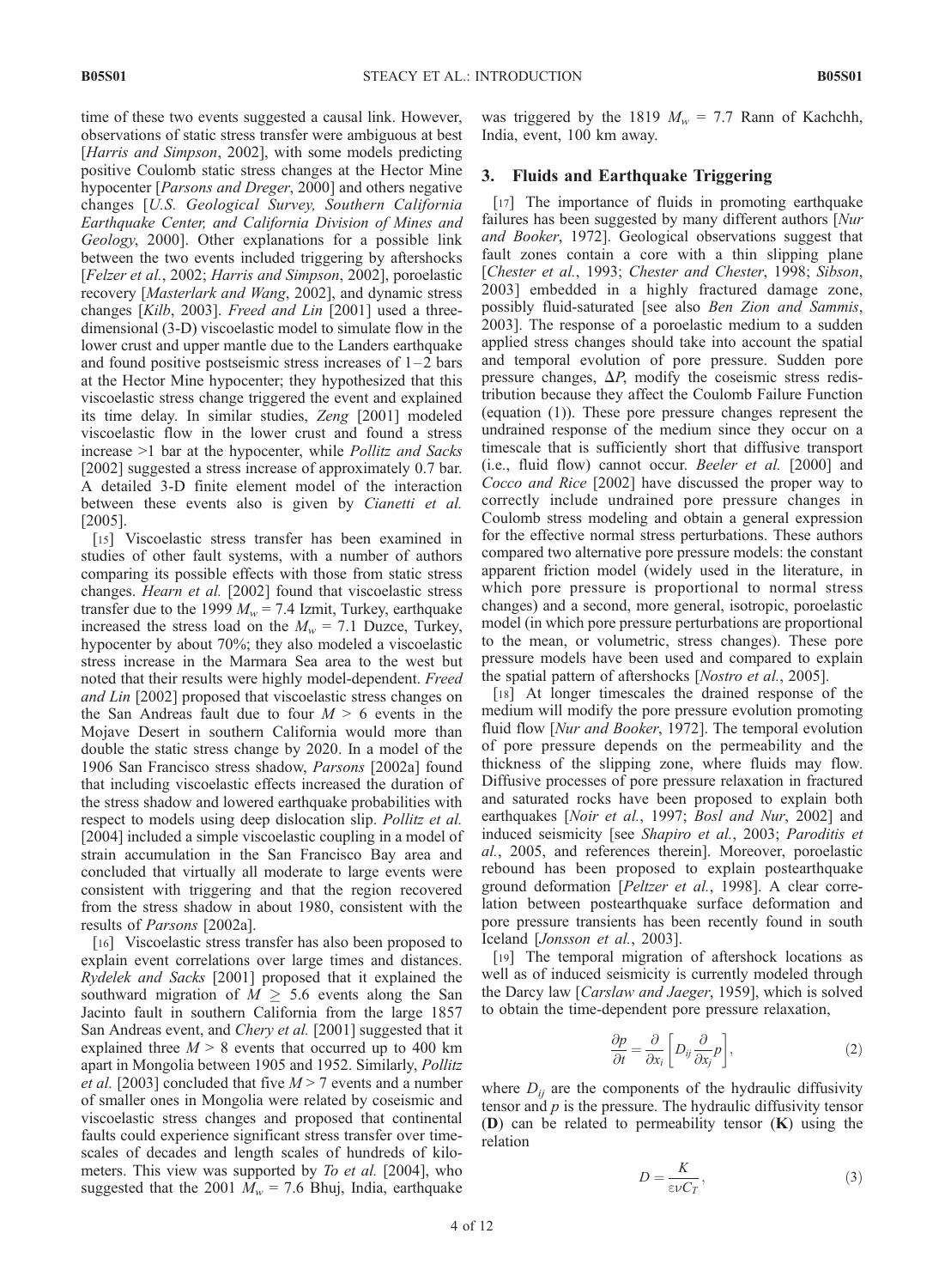where  $\epsilon$  and  $\nu$  are the rock porosity and the fluid viscosity, respectively, and  $C_T$  is the coefficient of the isothermal compressibility. This pore pressure evolution can be generated either by the coseismic stress changes caused by a previous nearby earthquake (as in the case of aftershocks or natural seismicity) or by fluid injection in boreholes. The spatiotemporal pattern of seismicity is recognized as a signature of fluid diffusion processes (see Hainzl and Ogata [2005] or *Paroditis et al.* [2005]). The analysis of seismicity pattern in terms of Darcy flow allows the estimate of hydraulic diffusivity and sometimes permeability [see Shapiro et al., 2003; Antonioli et al., 2005]. These estimates of hydraulic diffusivity obtained for geothermal and tectonic areas range between  $10^{-2}$  and  $10^2$  m<sup>2</sup>/s [see *Talwani et al.*, 1999; Shapiro et al., 1999]. Moreover, the hydraulic diffusivity tensor should be anisotropic, particularly for tectonic areas where this anisotropy arises from the permeability anisotropy of damage zones.

[20] The hydraulic diffusivity and the permeability often are considered constant, because they are estimated as average values for a volume. However, the propagation of a dynamic rupture within the damage zone might change porosity and increase permeability. Recently, Miller et al. [2004] proposed that seismicity on the hanging wall of normal faults is promoted by a pressure pulse originating (coseismically) from a known deep source of trapped highpressure fluids and propagating into the damage region created by the earthquake. They suggest that high-pressure  $CO<sub>2</sub>$  may be trapped in the anhydrite/dolomite sedimentary layer. Antonioli et al. [2005] suggest that such a mechanism might explain the 1997 Colfiorito earthquake sequence.

#### 4. Volcanism and Earthquake Triggering

[21] Interactions between earthquakes and volcanic eruptions have been studied in several regions worldwide. The results of these studies clearly show that large fault systems and volcanic sources (dikes, sill or magma chambers) are mechanically coupled [Hill et al., 2002]. Volcanic processes may promote earthquakes on surrounding faults by increasing the elastic stress and similarly a volcanic system can be perturbed by small stress changes induced by a large neighboring earthquake [Nostro et al., 1998; Hill et al., 2002; N. Feuillet et al., Stress interaction between seismic and volcanic activity at Mount Etna, submitted to Geophysical Journal International, 2005, hereinafter referred to as Feuillet et al., submitted manuscript, 2005]. In Italy, Nostro et al. [1998] have shown that large normal faulting earthquakes along the Apennines could have promoted Vesuvius eruptions by compressing its magmatic chamber at depth and by opening suitably oriented dikes at the surface. Feuillet et al. (submitted manuscript, 2005) investigated the two-way coupling between large-magnitude historical earthquakes in eastern Sicily and eruptions at the Etna volcano by modeling the stress transfer in a three-dimensional, elastic, half-space. Comparison between eruptive sequences and historical seismicity shows that the large earthquakes that struck eastern Sicily occurred after long periods of flank activity at Etna. Toda et al. [2002] have shown that dike opening at Izu Island (Japan) promoted  $M \geq 6$  strike-slip earthquakes tens of kilometers away from the volcanoes, and an

evident seismicity rate increase. Cayol et al. [2000] found that earthquakes produced far from the Kilauea rift zone (Hawaii) were promoted by Coulomb stress changes caused by the dilation of the volcano rift-dike during its large 1983 flank eruption. Feuillet et al. [2004] investigated the spatial correlation between seismicity during an earthquake swarm and Coulomb stress changes caused by magma intrusion in a local volcanic source in an extensional tectonic stress field at the Alban Hills Volcano (Italy). Moreover, fluid triggering has been reported in volcanic areas [see Waite and Smith, 2002; Prejean et al., 2003]. Magma bodies produce fluids and heat existing fluid compartments causing pore pressure changes and promoting fluid flow.

[22] *Hill et al.* [2002] present an interesting review of earthquake-volcano interactions pointing out the role of static and dynamic stress changes as well as that of viscoelastic relaxation. Most of the studies cited above have investigated short- or intermediate-range interactions (at distances within 100 km from volcanoes). However, one of the clearest observations of seismicity rate increase caused by dynamic triggering occurs in volcanic systems. The observations collected after the 1992 Landers, California, earthquake contributed to the evidence of earthquakevolcano interactions, but at the same time emphasized their complexity. Several other recent earthquakes allowed the collection of observations of dynamic triggering of seismicity in volcanic systems (see above). Despite numerous observations and the numerical modeling of earthquakevolcano interactions through stress transfer, many other studies are needed to statistically corroborate this mutual relationship (to advance this goal, new instrumental data and complete catalogues are required) and to determine the physics and the chemistry of the triggering processes.

## 5. Observational Evidence of Earthquake Triggering at All Scales

[23] Early research on earthquake triggering investigated earthquake interaction primarily on two distinct scales, main shock –main shock and main shock –aftershock. More recent work suggests that triggering can occur at all scales and hence triggered events can be of any size. In this section we summarize recent observational evidence of earthquake triggering as well as new techniques for quantifying stress changes and their consequences, and outline some unresolved problems.

[24] The now classic example of main shock triggering is the 1999 Izmit, Turkey, earthquake ( $M_w = 7.4$ ) that occurred along a section of the North Anatolian fault. This section had been identified by *Stein et al.* [1997] as being highly loaded due to both secular loading and coseismic stress transfer from previous large earthquakes  $(M > 6.7)$  along the North Anatolian fault and by Nalbant et al. [1998], who computed a large coseismic stress increase due to regional events  $(M > 6)$  in northwest Turkey. Modeling studies show that stress redistribution from the Izmit earthquake may have led to positive Coulomb stress changes on the fault both to the west, near Istanbul [Hubert-Ferrari et al., 2000], and to the east [Barka, 1999; Utkucu et al., 2003]; the latter experienced the  $M_w = 7.1$  Duzce earthquake approximately 3 months later, and it is now believed that the seismic hazard is very high in the Istanbul region [*Parsons*, 2004].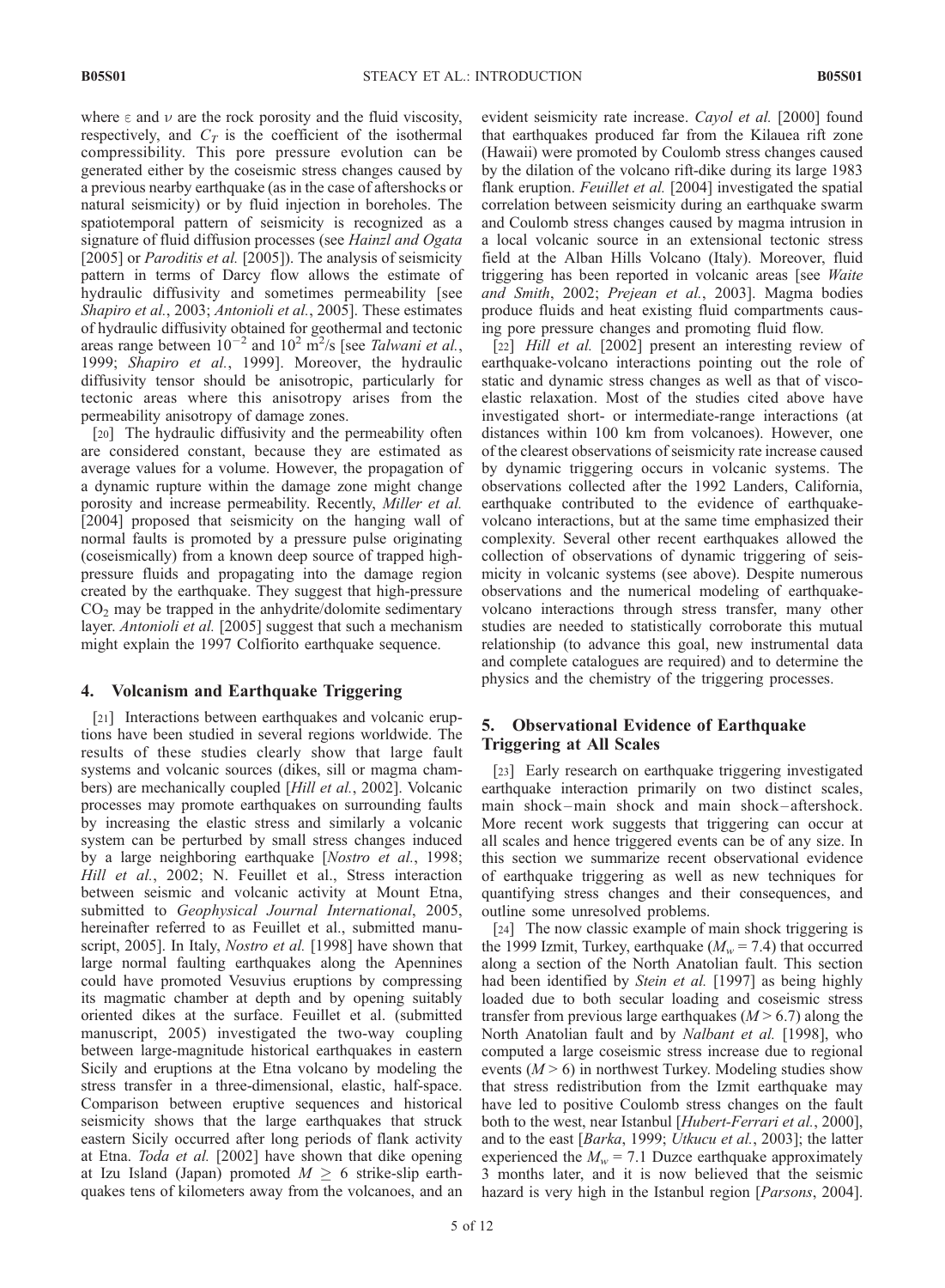[25] Large event stress interaction has been recently inferred in a number of other regions. Doser and Robinson [2002] found that at least six of seven strike slip events  $(M \geq 5.9)$  in a 150  $\times$  150 km region in New Zealand occurred on faults experiencing positive Coulomb stress. Anderson and Ji [2003] showed that stress transfer due to the  $M_w = 6.7$  Nenana Mountain, Alaska, earthquake may have promoted the occurrence of the  $M_w = 7.9$  Denali event 10 days later. Nalbant et al. [2002] computed both secular and coseismic stresses along the East Anatolian fault and concluded that 9 of 10 events  $(M > 6.7)$ occurred along portions of the fault experienced positive Coulomb stress.

[26] Evidence for large event interaction has also been inferred for normal faults [Troise et al., 1999; Cocco et al., 2000; Payne et al., 2004; Nostro et al., 2005] and between subduction and normal faulting earthquakes [*Gardi et al.*, 2000; Mikumo et al., 2002; Robinson, 2003; Lin and Stein, 2004]. Additionally, it has been suggested that thrust and strike slip faults can interact as can thrust faults in certain circumstances [Lin and Stein, 2004]. Stress triggering of large earthquakes has also been inferred from studies of global catalogs [Parsons, 2002b; Wan et al., 2004; McKernon and Main, 2005] and has been interpreted in terms of ''anomalous'' or intermittent diffusion in contrast to the homogeneous (or nonintermittent) diffusion expected for processes like viscoelastic relaxation [Marsan et al., 2000; Huc and Main, 2003]. A spatial correspondence between aftershocks and positive Coulomb stress has been documented by a number of researchers. In Greece, both the 2001  $M = 6.4$  Skyros and 2003  $M = 6.2$  Lefkada earthquakes triggered off-fault aftershocks [Karakostas et *al.*, 2003, 2004] as did the 1999  $M_w = 7.6$  Chi-Chi, Taiwan, event [Wang and Chen, 2001; Ma et al., 2005]. Additionally, large off-fault aftershocks of the 1998  $M = 8.1$ Antarctica earthquake are generally consistent with a model of Coulomb static stress triggering although inferences are not conclusive because of considerable uncertainties in the event's rupture process [Toda and Stein, 2000]. In some cases the assumed relation between positive Coulomb static stress changes and the spatial distribution of aftershocks has been used to make inferences about specific rupture characteristics. Seeber and Armbruster [2000] used the observed aftershock distribution of the Landers earthquake to constrain its slip pattern, and Gahalaut et al. [2003] used the aftershock distribution of the 1993  $M_w$  = 6.2 Killari, India earthquake to distinguish between six possible fault plane solutions.

[27] Various techniques have been used to quantify the correspondence between triggered seismicity and stress. For aftershocks, a widely used measure is the percentage of events for which the stress resolved onto the nodal plane(s) of the aftershocks is positive, although difficulties may arise due to nodal plane uncertainties and the fact that the apparent correspondence increases with increasing coefficient of friction since in a completely random stress field, the Coulomb stresses on the two nodal planed become less correlated as  $\mu$  increases, increasing the likelihood that one plane will experience positive stress [Steacy et al., 2004]. Suggested solutions to these problems include bootstrap sampling of both pre and post main shock events [*Anderson* and Johnson, 1999] and computing the spatial correlation

between the aftershocks and the stress map [Steacy et al., 2004].

[28] Rate changes can be computed by simply counting the number of events per time period in any box of interest and comparing with background seismicity, generally with some degree of smoothing [Toda and Stein, 2002] or by more sophisticated methods that attempt to account for the statistical properties of seismicity [Matthews and Reasenberg, 1988; Reasenberg and Simpson, 1992; Marsan and Nalbant, 2005]. Toda and Stein [2003] calculated rate changes with a smoothed 7 day running window to show that seismicity increases induced by the 26 March 1997 Kagoshima, Japan, earthquake were abruptly truncated by the occurrence of the 13 May event 4 km away. Woessner et al. [2004] obtained similar results by calculating rate changes with models based on nested modified Omori laws.

[29] Another approach to computing rate changes is the epidemic-type aftershock sequence (ETAS) model in which a statistical point process that depends on the occurrence times and magnitudes of previous events is used to calculate the probability of the occurrence of an event at any elapsed time [see Ogata, 2005, and references therein]. Such models have been used to show possible precursory quiescence [Ogata, 2001; Ogata et al., 2003; Ogata, 2005], to investigate the relative role of fluids and stress transfer in earthquake swarms [Hainzl and Ogata, 2005] and to support the idea that earthquake triggering occurs at all scales and hence there is no mechanistic differences between foreshocks, main shocks, and aftershocks [Helmstetter and Sornette, 2003].

[30] Of recent interest has been the question of the extent to which aftershocks modify the main shock induced stress field. Steacy et al. [2004] found that the correlation between Coulomb stress changes from the Landers earthquake and the spatial distribution of aftershocks was not improved by inclusion of the  $M_w = 6.4$  Big Bear aftershock. However, Harris and Simpson [2002] proposed that the occurrence of the 1999  $M_w = 7.1$  Hector Mine earthquake might be explained by the stress changes due to the 1992  $M_L = 5.2$ Pisgah Crater aftershock. Similarly, Felzer et al. [2002] suggested that the Hector Mine earthquake was triggered by a chain of Landers aftershocks and, through a series of Monte Carlo simulations, concluded that secondary aftershock triggering is very common.

[31] Other evidence for the importance of small-scale earthquake triggering comes from Felzer et al. [2003], who studied nine aftershock sequences in California and found that 35– 40% of all aftershocks were secondary, that the percentage of secondary aftershocks increased with time elapsed from the main shock and that these events were not constrained to occur in regions of the positive, main shockinduced Coulomb stress changes. On the basis of an analysis of the southern California catalog spanning 28 years, Helmstetter [2004] and Helmstetter et al. [2005] found that although individual large earthquakes trigger more events than do small ones, small earthquakes are as important for overall triggering because they occur more often. D. Marsan (The role of small earthquakes in redistributing crustal elastic stress, submitted to Geophysical Journal International, 2005) also used southern California data and concluded that aftershock stress perturbations are very important locally (i.e., aftershocks trigger other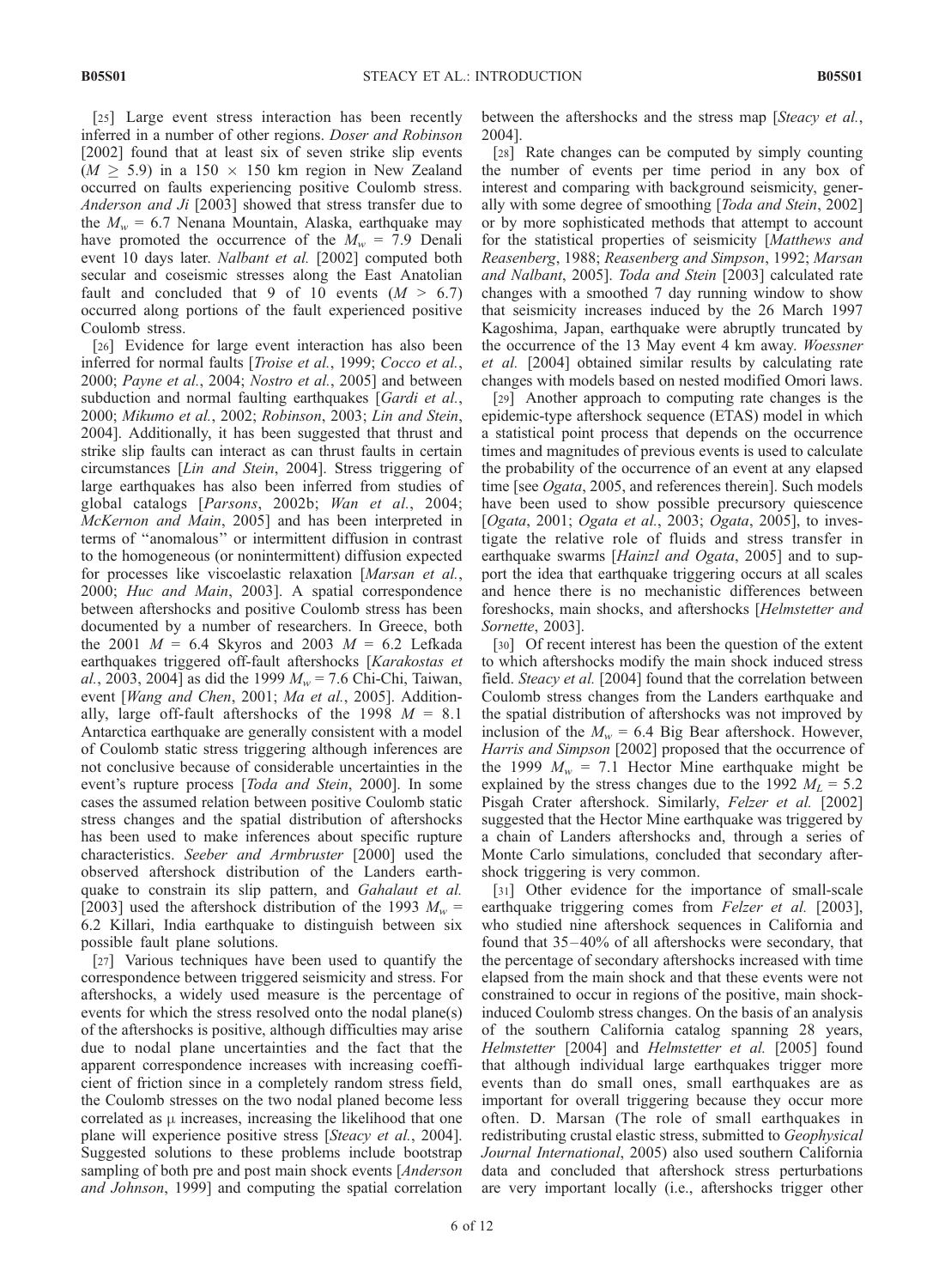aftershocks) but do not, however, significantly affect regional-scale Coulomb stress maps because the fractal clustering of seismicity means that the events only occupy a small percentage of the region.

## 6. Earthquake Triggering and Probabilities

[32] Our understanding of stress transfer and triggering has advanced sufficiently that it has begun to be put into practical use, in ways that affect public policy and business decisions. To date, this has happened in the form of public dissemination of probabilities of recurrence of large earthquakes over periods of tens of years [e.g., see Working Group on California Earthquake Probabilities, 2003], of aftershocks over periods of days [e.g., Wiemer, 2000], and in some places as time-dependent maps of earthquake shaking [e.g., *Cramer et al.*, 2000].

[33] Stress transfer leads to changes in the probability of earthquake occurrence. The challenge then is to quantify the probability of failure under tectonic loading alone and then to assess how probabilities change when loading is perturbed. We summarize the state of this challenge by noting some of the approaches developed to characterize recurrence probabilities and changes to them for both large earthquakes and aftershocks.

[34] Most approaches to estimating failure probabilities require knowledge of recurrence patterns, or more specifically, observations that constrain probability models (i.e., probability density functions, time-dependent behaviors, etc.) with measures of their uncertainties. Biasi et al. [2002] describe a method for assessing the accuracy of paleoseismic data and how they may affect probability estimates. Kagan [2005] provides statistical models that quantify the degree to which various field or catalog measurements constrain estimates of earthquake recurrence. Wesson et al. [2003] describe a new approach employing Bayesian inference with seismic intensity or instrumental earthquake locations, together with geologic and seismologic data, to make quantitative estimates of the probabilities that specific past earthquakes are associated with specific faults.

[35] While many studies focus on single faults, several studies have considered the interactions among many faults throughout their seismic cycles. These rely on physical models of rupture and stress transfer, and while these may not capture all the complexity of real-world observations they benefit from the ability to sample many seismic cycles that observational data generally lack. Examples of longterm evolution of seismicity on regional-scale fault networks are given by Ward [2000], Rundle et al. [2001], King and Bowman [2003], Robinson [2004], Kagan et al. [2005], and others. Recurrence statistics may be derived from these model outputs, and used in estimating probabilities of future events either on individual faults or in some region. Turning observational or theoretical measures of earthquake recurrence into failure probabilities requires assumption of some statistical model that describes these in aggregate, in ways that incorporate our understanding of the seismic cycle and stress transfer. Many statistical distributions have been employed to characterize recurrence under ambient conditions, with one of the most recent being the Brownian passage time model [Matthews

et al., 2002] that attempts to represent quantitatively temporal fluctuations in loading and relaxation during the interseismic period. Probabilities also vary spatially, and methods to quantify these variations rely largely on seismicity catalogs as proxies for failure probabilities [Stock and Smith, 2002; Wyss and Matsumura, 2002; Faenza et al., 2003].

[36] Initial attempts to include the effects of a nearby earthquake on the probability of failure of a fault considered only the permanent, or static stress change cast as a clock advance, equivalent to an effective shortening the mean recurrence time or to an advancing of the elapsed time [Working Group on California Earthquake Probabilities, 1990]. Stein et al. [1997] were perhaps the first group to suggest a strategy to incorporate time-dependent stress transfer processes, particularly those related to rate-state friction, into earthquake probabilities. Most recently, Hardebeck [2004] suggested a somewhat more general approach, which Gomberg et al. [2005a] generalize even further. These approaches are based on the idea that a fault fails with some known distribution of recurrence times, which may be perturbed predictably according to specified models of stress transfer and rupture nucleation. Huc and Main [2003] attempt to quantify earthquake occurrence correlations in time and space using global catalogs, find behaviors reminiscent of near-critical point systems in physics, and suggest analytic descriptions that may be used to calculate conditional probabilities. In addition to stress transfer associated with perturbing earthquakes, Mazzotti and Adams [2004] show that slow slip events also may modify earthquake failure probabilities. They found that episodic slow slip in Cascadia might modulate the conditional probability dramatically  $(30-100$  times), particularly within the first few weeks following a slip event. Most recently, Nadeau and Dolenc [2005] document episodic tremor and possible aseismic slip beneath the San Andreas fault in California. The mechanisms underlying these phenomena and their impact on hazard assessments are important current research topics.

[37] Establishing the credibility of probability estimates requires studies of their robustness. Parsons [2005] examines theoretically the sensitivity of estimates of single-fault probability changes due to stress transfer to various input parameters. Most importantly, he shows that we should be confident in these estimates only when a perturbing event is very close to the fault in question and/or the tectonic stressing rate is low (i.e., the perturbing stress change is large relative to the ambient stressing rate) and when the fault is well characterized. This is consistent with the results of Kagan et al. [2005], who find that for southern California seismicity the impact of stress transfer from large earthquakes on recurrence of other faults is weak at best, although they question whether this may be an observational limitation rather than a physical consequence. After comparing empirically based probability estimates for faults in the San Francisco Bay area with more model-based ones, Reasenberg et al. [2003] emphasized the importance of considering a variety of probability models, combining estimates with appropriate weighting. In addition to sensitivity testing and comparing the outputs of various probability models, forecasts need to be tested against observations not used in the derivation of the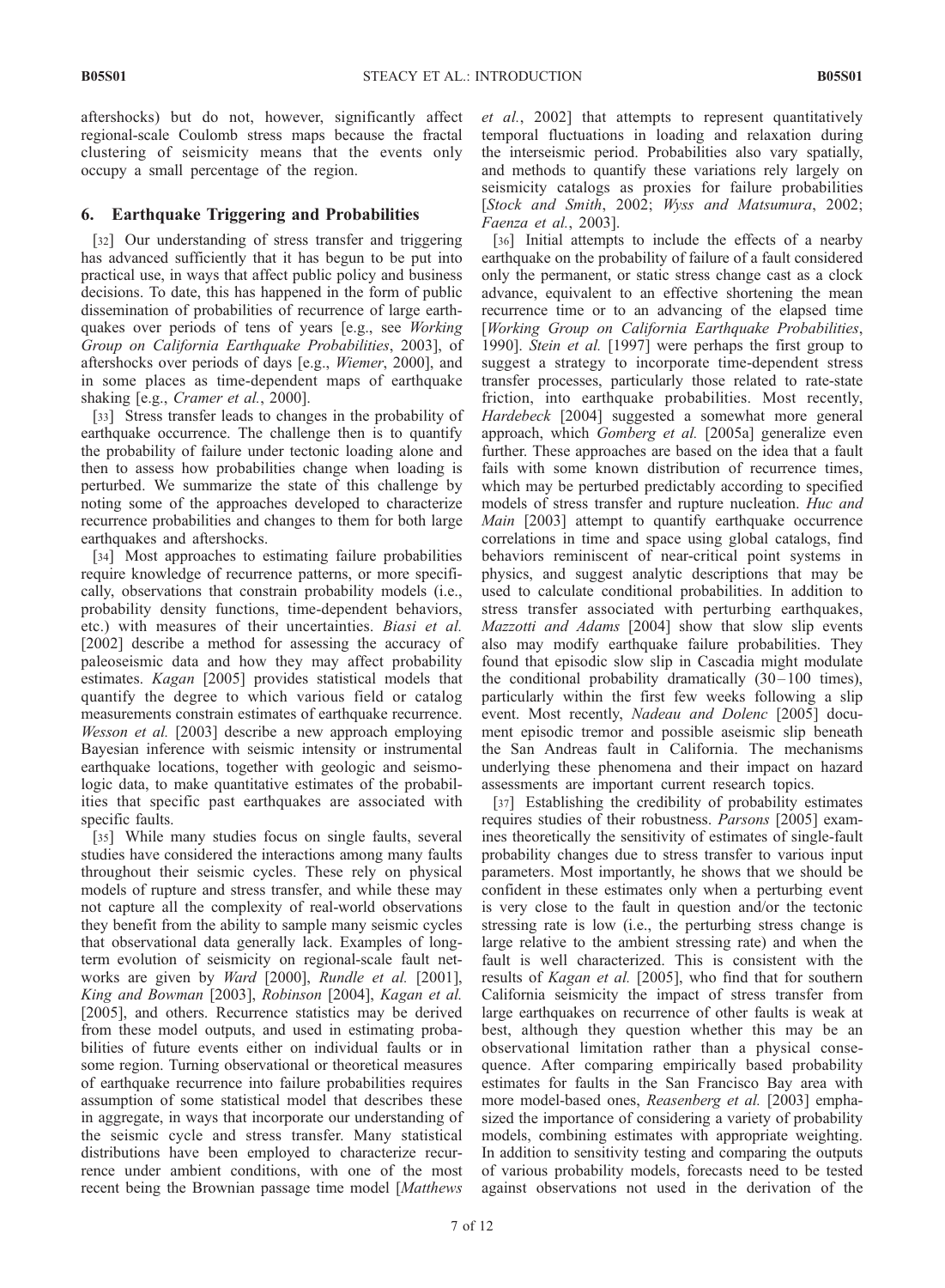models. Kagan and Jackson [2000] present approaches to long-term and short-term forecasting of moderate and larger earthquakes and for testing their forecasting effectiveness, and other such tests are given by Console [2001] and Papadimitriou et al. [2001]. Cramer et al. [2000] compare time-dependent and -independent ground motion maps for California and examine what the differences are most sensitive to. The effect of introducing time dependence becomes more significant as uncertainties in model inputs shrink and as the mean recurrence period increases.

[38] Recent work on the specific case of aftershock probabilities in a main shock – aftershock sequence has assigned differing degrees of significance to the calculation of the main shock induced stress fields. McCloskey et al. [2003] proposed that Coulomb stress patterns could be used to assess the likely spatial distribution of aftershocks and suggested that the first step was to determine, in advance, the best planes onto which Coulomb stresses should be resolved; this work has been extended by Steacy et al. [2005]. *Chan and Ma* [2004] and *Steacy et al.* [2004] also suggested that spatial aftershock distributions might be estimated in near real time, and they showed that meaningful calculations of Coulomb stress could be made as soon as the earthquake rupture geometry was well constrained, independent of the details of the slip on the rupture plane. Toda et al. [2005] looked at the spatial distribution of aftershocks, but they suggested that Coulomb stress changes should be combined with background seismicity rates to constrain areas likely, and unlikely, to experience aftershocks.

[39] Other authors have suggested that spatially varying aftershock probabilities can be computed without calculating Coulomb stress changes. Wiemer [2000] and Wiemer et al. [2002] proposed that observations of the initial portions of aftershock sequences could be used to directly estimate the probabilities of later events. To do this, they calculated a, b, and p (the latter for the modified Omori law) seismicity parameters on a regular spatial grid and computed the timedependent earthquake probabilities at each grid node. They then translated these results into maps of peak ground acceleration and probability of exceedance. Using a different method, Felzer et al. [2003] suggested that forecasts of late aftershocks based on earlier events outperformed similar forecasts based on the main shock induced stress perturbation.

[40] While our focus here is on the scientific aspects of time-dependent seismic hazard, attempts also are being made to improve how developments are conveyed to the public and other users. One example is the extensive and varied documentation describing earthquake probabilities estimated for the San Francisco Bay area (available at http:// quake.wr.usgs.gov/research/seismology/wg02/). Another approach actually involves the public in the hazard calculations directly. This is exemplified in the ''Open Seismic Hazard Assessment'' online tools, which may be used to test a wide variety of earthquake probability and other models separately or in concert [Field et al., 2003].

#### 7. Speculations on the Future

[41] Indeed, much progress has been made in the last decade on the topics of stress transfer, earthquake triggering, and time-dependent seismic hazard. We conclude our introduction to the special section by highlighting some of the most interesting, yet challenging questions that the next decade's research may answer given emerging modeling capabilities, data types, and perhaps most importantly, ideas. Examples of very basic questions concern the existence of stress shadows, the nature of triggering thresholds (e.g., do they exist, are they binary?), mechanisms explaining delays between stress changes and failure, the significance of aseismic slip and harmonic tremor, and the physical processes and environmental conditions that control the potential for triggering, including the proper way to account for secular loading in different tectonic settings.

[42] While compelling correlations between static stress changes and aftershock distributions provided the earliest evidence of triggering [e.g., Smith and Van deLindt, 1969] the last decade's research has revealed the probable complexity of triggering processes in the near field. In the next decade we surely will see new near-field observational constraints from high-dynamic range, broad bandwidth recordings of the deformation field generated by triggering earthquakes and acting on potentially triggered faults. These will come from Earthscope deployments (see http://earthscope.org), dense seismic and geodetic networks in the United States (e.g., see http://www.anss.org), Japan (e.g., http://www.bosai.go.jp/center/index\_e.html), and elsewhere. Improved instrumentation and monitoring networks should continue to reveal details of triggering phenomena with every higher fidelity, such as definitive observations of earthquakes (or absence of) triggered dynamically within the wave train radiated from the triggering event. We also will benefit simply from the passage of time, as the Earth provides more examples of major and great earthquakes. Another, relatively underutilized, potential source of new observations is the laboratory. While abundant studies of frictional sliding and to a lesser degree, stick-slip behavior under constant loading have been conducted, few have focused on triggering under the wide range of loading conditions that occur in nature and mechanisms of stress transfer (see Beeler and Lockner [2003] and Boettcher and Marone [2004] for examples of nonconstant loading studies and references to constant loading studies). Experiments under conditions more appropriate to seismogenic depths also are needed and should be possible as technologies advance.

[43] The last decade has seen greater emphasis on understanding the physics underlying earthquake triggering and the time dependence of earthquake failure, rather than simply compiling observational evidence. As noted above, the testing and application of frictional failure models have reached quite mature states, particularly when considering triggering as clock advancing inevitable earthquakes. However, these and most other models still fail to explain delayed dynamic triggering, and little work has been done to understand if and how triggering may promote earthquake occurrence on faults that otherwise would be inactive. Just as triggering loads vary tremendously in their temporal and spatial characteristics, we need to ask whether a single mechanism (and model) of stress transfer leading to failure exists or whether many mechanisms operate.

[44] Recent advances in computing have led to models that account for more and more of the complexities that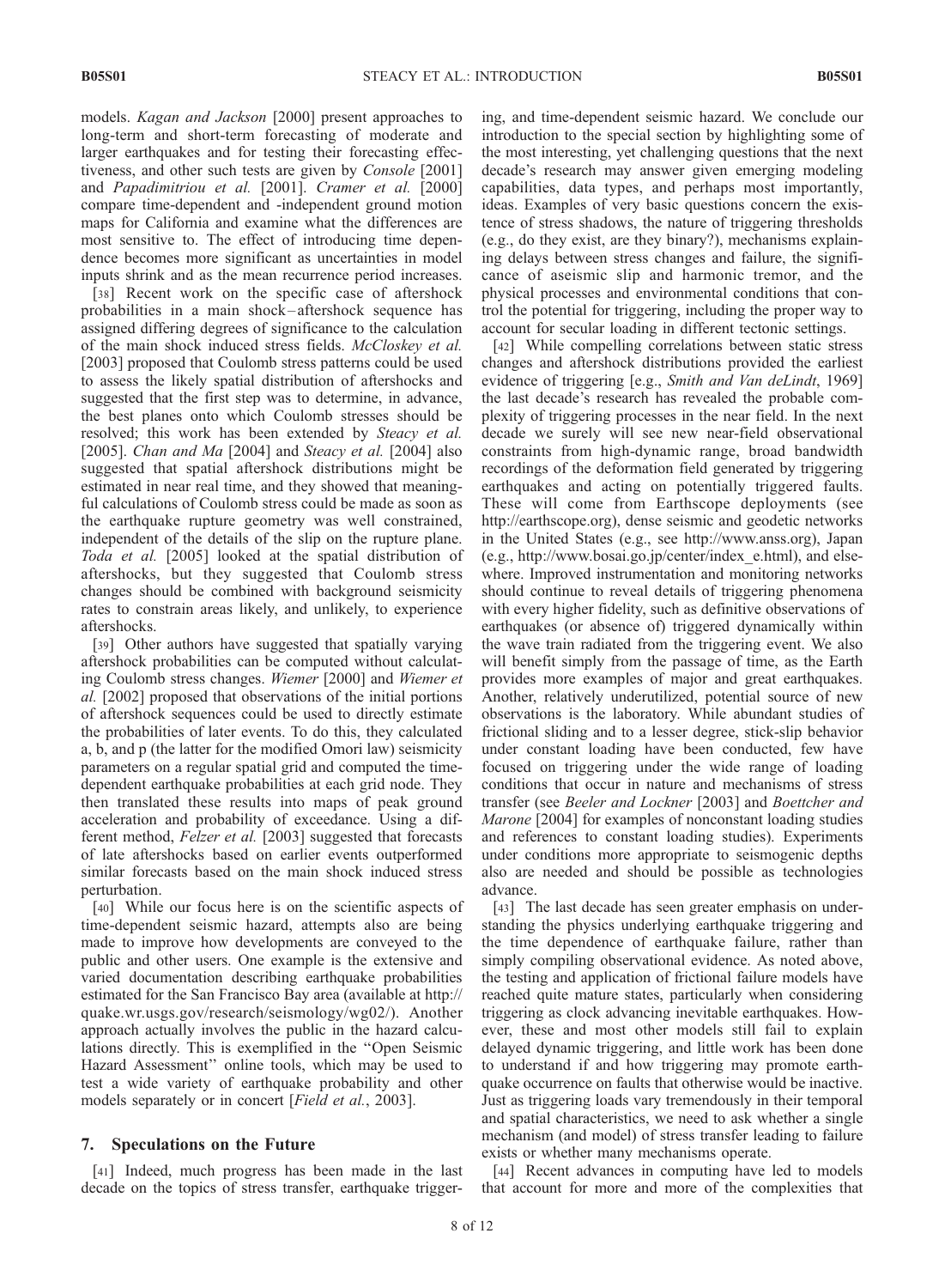exist in nature. The trend of modeling development suggests that within years it will be possible to conduct computer simulations that model processes that operate on timescales of a single rupture (seconds) to many hundreds of years, and spatial scales that span nucleation patch dimensions to regional fault networks. Such models will allow us to test our ideas of fault interaction in a wide variety of settings and over long timescales. The challenge, of course, will be validating the extent to which they represent the essential physics of the earthquake process and hence the confidence with which model results can be used to inform earthquake probabilities.

[45] **Acknowledgments.** We thank Francis Albarede for making the special section possible, the authors and reviewers of the manuscripts within it for all their hard work, Agnes Ganivet for keeping an eye on deadlines, and Jeanette Panning for heroic efforts to keep everything on track. Ruth Harris, Bob Simpson, Karen Felzer, the AE Stephanie Prejean, and Paul Johnson provided detailed and constructive reviews that improved this introduction.

#### References

- Anderson, G., and C. Ji (2003), Static stress transfer during the 2002 Nenana Mountain-Denali fault, Alaska, earthquake sequence, Geophys. Res. Lett., 30(6), 1310, doi:10.1029/2002GL016724.
- Anderson, G., and H. Johnson (1999), A new statistical test for static stress triggering: Application to the 1987 Superstition Hills earthquake sequence, *J. Geophys. Res.*, 104, 20,153-20,168.
- Antonioli, A., M. Cocco, S. Das, and C. Henry (2002), Dynamic stress triggering during the great 25 March 1998 Antarctic Plate earthquake, Bull. Seismol. Soc. Am., 92, 896 – 903.
- Antonioli, A., M. E. Belardinelli, and M. Cocco (2004), Modeling dynamic stress changes caused by an extended rupture in an elastic stratified halfspace, Geophys. J. Int., 157, 229-244.
- Antonioli, A., D. Piccinini, L. Chiaraluce, and M. Cocco (2005), Fluid flow and seismicity pattern: Evidence from the 1997 Umbria-Marche (central Italy) seismic sequence, Geophys. Res. Lett., doi:10.1029/ 2004GL022256, in press.
- Barka, A. (1999), The 17 August 1999 Izmit earthquake, Science, 285, 1858 – 1859.
- Beeler, N. M., and D. A. Lockner (2003), Why earthquakes correlate weakly with the solid Earth tides: Effects of periodic stress on the rate and probability of earthquake occurrence, J. Geophys. Res., 108(B8), 2391, doi:10.1029/2001JB001518.
- Beeler, N. M., R. W. Simpson, S. H. Hickman, and D. A. Lockner (2000), Pore fluid pressure, apparent friction, and Coulomb failure, J. Geophys. Res., 105, 25,533 – 25,542.
- Belardinelli, M. E., A. Bizzarri, and M. Cocco (2003), Earthquake triggering by static and dynamic stress changes, J. Geophys. Res., 108(B3), 2135, doi:10.1029/2002JB001779.
- Ben-Zion, Y., and C. G. Sammis (2003), Characterization of fault zones, Pure Appl. Geophys., 160, 677-715.
- Biasi, G. P., R. J. Weldon, T. E. Fumal, and G. G. Seitz (2002), Paleoseismic event dating and the conditional probability of large earthquakes on the southern San Andreas fault, California, Bull. Seismol. Soc. Am., 92,  $2761 - 2781.$
- Boettcher, M. S., and C. Marone (2004), Effects of normal stress variation on the strength and stability of creeping faults, J. Geophys. Res., 109, B03406, doi:10.1029/2003JB002824.
- Bosl, W. J., and A. Nur (2002), Aftershocks and pore fluid diffusion following the 1992 Landers earthquake, J. Geophys. Res., 107(B12), 2366, doi:10.1029/2001JB000155.
- Brodsky, E. E., and S. G. Prejean (2005), New constraints on mechanisms of remotely triggered seismicity at Long Valley Caldera, J. Geophys. Res., 110, B04302, doi:10.1029/2004JB003211.
- Brodsky, E. E., V. Karakostas, and H. Kanamori (2000), A new observation of dynamically triggered regional seismicity: Earthquakes in Greece following the August, 1999 Izmit, Turkey earthquake, Geophys. Res. Lett., 27, 2741-2744.
- Brodsky, E. E., E. Roeloffs, D. Woodcock, I. Gall, and M. Manga (2003), A mechanism for sustained groundwater pressure changes induced by distant earthquakes, J. Geophys. Res., 108(B8), 2390, doi:10.1029/ 2002JB002321.
- Carslaw, H. S., and J. C. Jaeger (1959), Conduction of Heat in Solid, Oxford Univ. Press, New York.
- Cayol, V., J. H. Dieterich, A. Okamura, and A. Miklius (2000), High magma storage rates before the 1983 eruption of Kilauea, Hawaii, Science, 288, 2343-2346.
- Chan, C. H., and K. F. Ma (2004), Possibility of forecasting aftershock distributions from stress change: A case study of inland Taiwan earthquakes, Terr. Atmos. Oceanic Sci., 15(3), 503 – 521.
- Chery, J., S. Carretier, and J. F. Ritz (2001), Postseismic stress transfer explains clustering of large earthquakes in Mongolia, Earth Planet. Sci. Lett.,  $194(1-2)$ ,  $277-286$ .
- Chester, F. M., and J. S. Chester (1998), Ultracataclasite structure and friction processes of the Punchbowl fault, San Andreas system, California, Tectonophysics, 295, 199-221.
- Chester, F. M., J. P. Evans, and R. L. Biegel (1993), Internal structure and weakening mechanisms of the San Andreas fault, J. Geophys. Res., 98,  $771 - 786.$
- Cianetti, S., C. Giunchi, and M. Cocco (2005), Three-dimensional finite element modeling of stress interaction: An application to Landers and Hector Mine fault systems, J. Geophys. Res., 110, B05S17, doi:10.1029/2004JB003384.
- Cocco, M., and J. R. Rice (2002), Pore pressure and poroelasticity effects in Coulomb stress analysis of earthquake interactions, J. Geophys. Res., 107(B2), 2030, doi:10.1029/2000JB000138. (Correction to ''Pore pressure and poroelasticity effects in Coulomb stress analysis of earthquake interactions'', J. Geophys. Res., 108(B2), 2069, doi:10.1029/ 2002JB002319, 2003.)
- Cocco, M., C. Nostro, and G. Ekstrom (2000), Static stress changes and fault interaction during the 1997 Umbria-Marche earthquake sequence, J. Seismol., 4(4), 501 – 516.
- Console, R. (2001), Testing earthquake forecast hypotheses, Tectonophysics, 338, 261 – 268.
- Cramer, C. H., M. D. Petersen, T. Cao, T. R. Toppozada, and M. Reichle (2000), A time-dependent probabilistic seismic-hazard model for California, Bull. Seismol. Soc. Am., 90, 1-21.
- Dieterich, J. (1994), A constitutive law for rate of earthquake production and its application to earthquake clustering, J. Geophys. Res., 99, 2601 – 2618.
- Doser, D. I., and R. Robinson (2002), Modeling stress changes induced by earthquakes in the southern Marlborough region, South Island, New Zealand, Bull. Seismol. Soc. Am., 92, 3229 – 3238.
- Eberhart-Phillips, D., et al. (2003), The 2002 Denali fault earthquake, Alaska: A large magnitude, slip-partitioning event, Science, 300, 1113 – 1118.
- Faenza, L., W. Marzocchi, and E. Boschi (2003), A non-parametric hazard model to characterize the spatio-temporal occurrence of large earthquakes: An application to the Italian catalogue, Geophys. J. Int., 155,  $521 - 531$ .
- Felzer, K. R., and E. E. Brodsky (2005), Testing the stress shadow hypothesis, J. Geophys. Res., *110*, B05S09, doi:10.1029/2004JB003277.
- Felzer, K. R., T. W. Becker, R. E. Abercrombie, G. Ekstrom, and J. R. Rice (2002), Triggering of the 1999  $M_w$  7.1 Hector Mine earthquake by aftershocks of the 1992  $M_w$  7.3 Landers earthquake, J. Geophys. Res., 107(B9), 2190, doi:10.1029/2001JB000911.
- Felzer, K., R. E. Abercrombie, and G. Ekstrom (2003), Secondary aftershocks and their importance for aftershock forecasting, Bull. Seismol. Soc. Am., 93, 1433-1448.
- Feuillet, N., C. Nostro, C. Chiarabba, and M. Cocco (2004), Coupling between earthquake swarms and volcanic unrest at the Alban Hills Volcano (central Italy) modeled through elastic stress transfer, J. Geophys. Res., 109, B02308, doi:10.1029/2003JB002419.
- Field, E. H., T. H. Jordan, and C. A. Cornell (2003), OpenSHA: A developing community-modeling environment for seismic hazard analysis, Seismol. Res. Lett., 74(4), 406-419.
- Fischer, T., and J. Horalek (2005), Triggering mechanisms of swarm earthquakes: Observations in the NW Bohemia/Vogtland area (central Europe), J. Geophys. Res., doi:10.1029/2004JB003363, in press.
- Freed, A. M., and J. Lin (2001), Delayed triggering of the 1999 Hector Mine earthquake by viscoelastic stress transfer, Nature, 411, 180-183.
- Freed, A. M., and J. Lin (2002), Accelerated stress build-up on the southern San Andreas fault and surrounding regions caused by the Mojave Desert earthquakes,  $Geology$ , 30, 571-574.
- Gahalaut, B. K., Kalpna, and P. S. Raju (2003), Rupture mechanism of the 1993 Killari earthquake, India: Constraints from aftershocks and static stress changes, Tectonophysics, 369, 71-78.
- Gardi, A., M. Cocco, A. M. Negredo, R. Sabadini, and S. K. Singh (2000), Dynamic modeling of the subduction zone of central Mexico, Geophys. J. Int., 143, 809 – 820.
- Gomberg, J., N. Beeler, and M. Blanpied (2000), On rate-state and Coulomb failure models, *J. Geophys. Res.*, 105, 7857–7872.
- Gomberg, J., P. A. Reasenberg, P. Bodin, and R. A. Harris (2001), Earthquake triggering by seismic waves following the Landers and Hector Mine earthquakes, Nature, 411, 462-466.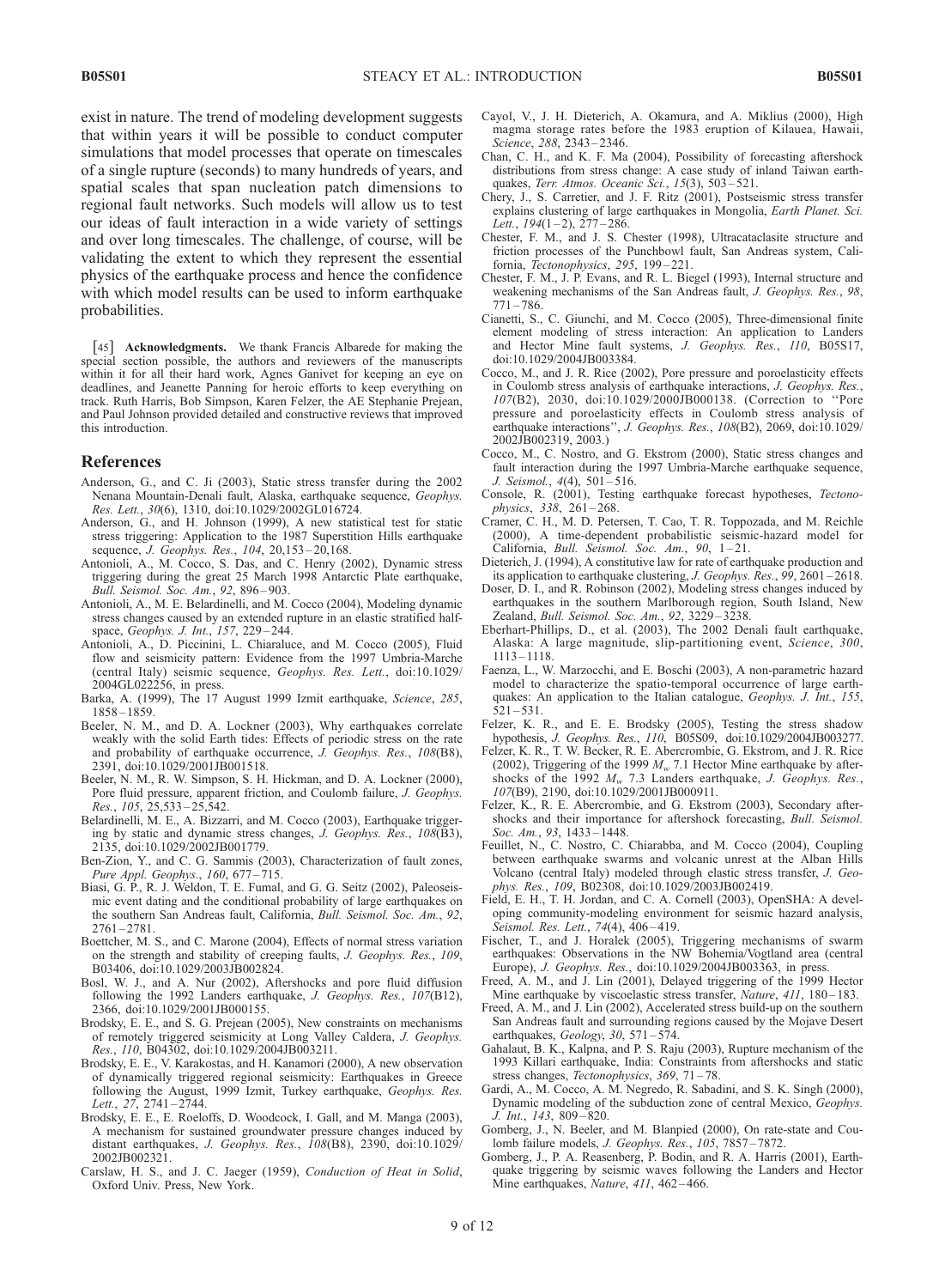- Gomberg, J., P. Bodin, and P. A. Reasenberg (2003), Observing earthquakes triggered in the near field by dynamic deformations, Bull. Seismol. Soc. Am., 93, 118-138.
- Gomberg, J., P. Bodin, K. Larson, and H. Dragert (2004), Earthquake nucleation by transient deformations caused by the  $M = 7.9$  Denali, Alaska, earthquake, Nature, 427, 621-624.
- Gomberg, J., M. E. Belardinelli, M. Cocco, and P. Reasenberg (2005a), Time-dependent earthquake probabilities, J. Geophys. Res., *110*, B05S04, doi:10.1029/2004JB003405.
- Gomberg, J., P. Reasenberg, M. Cocco, and M. E. Belardinelli (2005b), A frictional population model of seismicity rate change, J. Geophys. Res., 110, B05S03, doi:10.1029/2004JB003404.
- Grollimund, B., and M. D. Zoback (2001), Did glaciation trigger intraplate seismicity in the New Madrid seismic zone?, Geology, 29, 175-178.
- Gross, S. (2001), A model of tectonic stress state and rate using the 1994 Northridge earthquake sequence, Bull. Seismol. Soc. Am., 91, 263-275.
- Gupta, H. K., and R. K. Chadha (Eds.) (1995), Induced seismicity, Pure Appl. Geophys., 145(1).
- Hainzl, S., and Y. Ogata (2005), Detecting fluid signals in seismicity data through statistical earthquake modeling, J. Geophys. Res., 110, B05S07, doi:10.1029/2004JB003247.
- Hardebeck, J. L. (2004), Stress triggering and earthquake probability estimates, J. Geophys. Res., 109, B04310, doi:10.1029/2003JB002437.
- Harris, R. A. (1998), Introduction to special section: Stress triggers, stress shadows, and implications for seismic hazard, J. Geophys. Res., 103, 24,347 – 24,358.
- Harris, R. A., and R. W. Simpson (1993), In the shadow of 1857; an evaluation of the static stress changes generated by the M8 Ft. Tejon, California earthquake, Eos Trans. AGU, 74(43), Fall Meet. Suppl., 427.
- Harris, R. A., and R. W. Simpson (2002), The 1999  $M_w$  7.1 Hector Mine, California, earthquake: A test of the stress shadow hypothesis?, Bull. Seismol. Soc. Am., 92, 1497-1512.
- Harris, R. A., J. F. Dolan, R. Hartleb, and S. M. Day (2002), The 1999 Izmit, Turkey, earthquake: A 3D dynamic stress transfer model of intraearthquake triggering, Bull. Seismol. Soc. Am., 92, 245-255.
- Hearn, E. H., R. Burgmann, and R. E. Reilinger (2002), Dynamics of Izmit earthquake postseismic deformation and loading of the Duzce earthquake hypocenter, Bull. Seismol. Soc. Am., 92, 172-193.
- Helmstetter, A. (2004), Is earthquake triggering driven by small earthquakes?, Phys. Res. Lett., 91, 058501.
- Helmstetter, A., and D. Sornette (2003), Foreshocks explained by cascades of triggered seismicity, J. Geophys. Res., 108(B10), 2457, doi:10.1029/ 2003JB002409.
- Helmstetter, A., Y. Y. Kagan, and D. D. Jackson (2005), Importance of small earthquakes for stress transfers and earthquake triggering, J. Geophys. Res., 110, B05S08, doi:10.1029/2004JB003286.
- Hill, D. P., et al. (1993), Seismicity remotely triggered by the magnitude 7.3 Landers, California, earthquake, Science, 260, 1617-1623.
- Hill, D. P., F. Pollitz, and C. Newhall (2002), Earthquake-volcano interactions, Phys. Today, 55,  $41-47$ .
- Hough, S. E. (2001), Triggered earthquakes and the 1811 1812 New Madrid, central U.S. earthquake sequence, Bull. Seismol. Soc. Am., 91, 1574 – 1581.
- Hough, S. E. (2005), Remotely triggered earthquakes following moderate mainshocks (or, why California is not falling into the ocean), Seismol. Res. Lett., 76(1), 58 – 66.
- Hubert-Ferrari, A., A. Barka, E. Jacques, S. S. Nalbant, B. Meyer, R. Armijo, P. Tapponnier, and G. C. P. King (2000), Seismic hazard in the Sea of Marmara following the 17 August 1999 earthquake, Nature, 404, 269 – 272.
- Huc, M., and I. G. Main (2003), Anomalous stress diffusion in earthquake triggering: Correlation length, time dependence, and directionality, J. Geophys. Res., 108(B7), 2324, doi:10.1029/2001JB001645.
- Husen, S., R. Taylor, R. B. Smith, and H. Healser (2004a), Changes in geyser eruption behavior and remotely triggered seismicity in Yellowstone National Park produced by the 2002  $\widetilde{M}$  7.9 Denali fault earthquake, Alaska, Geology, 32, 537 – 540.
- Husen, S., S. Wismer, and R. Smith (2004b), Remotely triggered seismicity in the Yellowstone National Park region by the 2002  $M_w = 7.9$  Denali fault earthquake, Alaska, Bull. Seismol. Soc. Am., 94, S317 – S331.
- Jonsson, S., P. Segall, R. Pedersen, and G. Bjornsson (2003), Post-earthquake ground movements correlated to pore-pressure transients, Nature, 424, 179 – 183.
- Kagan, Y. Y. (2005), Earthquake slip distribution: A statistical model, J. Geophys. Res., 110, B05S11, doi:10.1029/2004JB003280.
- Kagan, Y. Y., and D. D. Jackson (2000), Probabilistic forecasting of earthquakes, Geophys. J. Int., 143, 438 – 453.
- Kagan, Y. Y., D. D. Jackson, and Z. Liu (2005), Stress and earthquakes in southern California, 1850 – 2004, J. Geophys. Res., 110, B05S14, doi:10.1029/2004JB003313.
- Karakostas, V. G., E. E. Papadimitriou, G. F. Karakaisis, C. B. Papazachos, E. M. Scordilis, G. Vargemezis, and E. Aidona (2003), The 2001 Skyros, northern Aegean, Greece, earthquake sequence: Off - fault aftershocks, tectonic implications, and seismicity triggering, Geophys. Res. Lett., 30(1), 1012, doi:10.1029/2002GL015814.
- Karakostas, V. G., E. E. Papadimitriou, and C. B. Papazachos (2004), Properties of the 2003 Lefkada, Ionian Islands, Greece, earthquake seismic sequence and seismicity triggering, Bull. Seismol. Soc. Am., 94,  $1976 - 1981.$
- Kenner, S., and P. Segall (1999), Time-dependence of the stress shadowing effect and its relation to the structure of the lower crust, Geology, 27,  $119 - 122.$
- Kilb, D. (2003), A strong correlation between induced peak dynamic Coulomb stress change from the 1992 M7.3 Landers, California, earthquake and the hypocenter of the 1999 M7.1 Hector Mine, California, earthquake, J. Geophys. Res., 108(B1), 2012, doi:10.1029/ 2001JB000678.
- Kilb, D., J. Gomberg, and P. Bodin (2002), Aftershock triggering by complete Coulomb stress changes, J. Geophys. Res., 107(B4), 2060, doi:10.1029/2001JB000202.
- King, G. C. P., and D. D. Bowman (2003), The evolution of regional seismicity between large earthquakes, J. Geophys. Res., 108(B2), 2096, doi:10.1029/2001JB000783.
- King, G. C. P., and M. Cocco (2001), Fault interaction by elastic stress changes: New clues from earthquake sequences, Adv. Geophys., 44, 1– 38.
- Lin, J., and R. S. Stein (2004), Stress triggering in thrust and subduction earthquakes and stress interactions between the southern San Andreas and nearby thrust and strike slip faults, J. Geophys. Res., 109, B02303, doi:10.1029/2003JB002607.
- Ma, K. F., C. H. Chang, and R. S. Stein (2005), Stress triggering and fault interaction in a thrust fault system: 1999 Chi-Chi, Taiwan, earthquake, J. Geophys. Res., doi:10.1029/2004JB003389, in press.
- Marsan, D. (2003), Triggering of seismicity at short timescales following Californian earthquakes, J. Geophys. Res., 108(B5), 2266, doi:10.1029/ 2002JB001946.
- Marsan, D., and S. S. Nalbant (2005), Methods for measuring seismicity rate changes: A review and a study of how the  $M_w$ 7.3 Landers earthquake affected the aftershock sequence of the  $M_w$ 6.1 Joshua Tree earthquake, Pure Appl. Geophys., in press.
- Marsan, D., C. Bean, S. Steacy, and J. McCloskey (2000), Observation of diffusion processes in earthquake populations and implications for the predictability of seismicity systems, J. Geophys. Res., 105, 28,081-28,094.
- Masterlark, T., and H. F. Wang (2002), Transient stress-coupling between the 1992 Landers and 1999 Hector Mine, California, earthquakes, Bull. Seismol. Soc. Am., 92, 1470-1486.
- Matthews, M. V., and P. A. Reasenberg (1988), Statistical methods for investigating quiescence and other temporal seismicity patterns, Pure Appl. Geophys., 126, 357 – 372.
- Matthews, M. V., W. L. Ellsworth, and P. A. Reasenberg (2002), A Brownian model for recurrent earthquakes, Bull. Seismol. Soc. Am., 92, 2233 – 2250.
- Mazzotti, S., and J. Adams (2004), Variability of near-term probability for the next great earthquake on the Cascadia subduction zone, Bull. Seismol. Soc. Am, 94, 1954-1959.
- McCloskey, J., S. S. Nalbant, S. Steacy, O. Scotti, C. Nostro, and D. Baumont (2003), Structural constraints on the spatial distribution of aftershocks, Geophys. Res. Lett., 30(12), 1610, doi:10.1029/ 2003GL017225.
- McKernon, C., and I. G. Main (2005), Regional variations in the diffusion of triggered seismicity, J. Geophys. Res., *110*, B05S05, doi:10.1029/ 2004JB003387.
- Mikumo, T., Y. Yagi, S. K. Singh, and M. A. Santoyo (2002), Coseismic and postseismic stress changes in a subducting plate: Possible stress interactions between large interplate thrust and intraplate normalfaulting earthquakes, J. Geophys. Res., 107(B1), 2023, doi:10.1029/ 2001JB000446.
- Miller, S. A., C. Collettini, L. Chiaraluce, M. Cocco, M. Barchi, J. Boris, and P. Kraus (2004), Aftershocks driven by a high-pressure  $CO<sub>2</sub>$  source at depth, Nature, 427, 724-727.
- Mohamad, R., A. N. Darkal, D. Seber, E. Sandvol, F. Gomez, and M. Barazangi (2000), Remote earthquake triggering along the Dead Sea Fault in Syria following the 1995 Gulf of Aqaba earthquake  $(M_s = 7.3)$ , Seismol. Res. Lett., 71, 47-52.
- Nadeau, R. M., and D. Dolenc (2005), Nonvolcanic tremors deep beneath the San Andreas fault, Science, 307, doi:10.1126/science.1107142.
- Nalbant, S. S., A. Hubert, and G. C. P. King (1998), Stress coupling between earthquakes in northwest Turkey and the north Aegean Sea, J. Geophys. Res., 103, 24,469 – 24,486.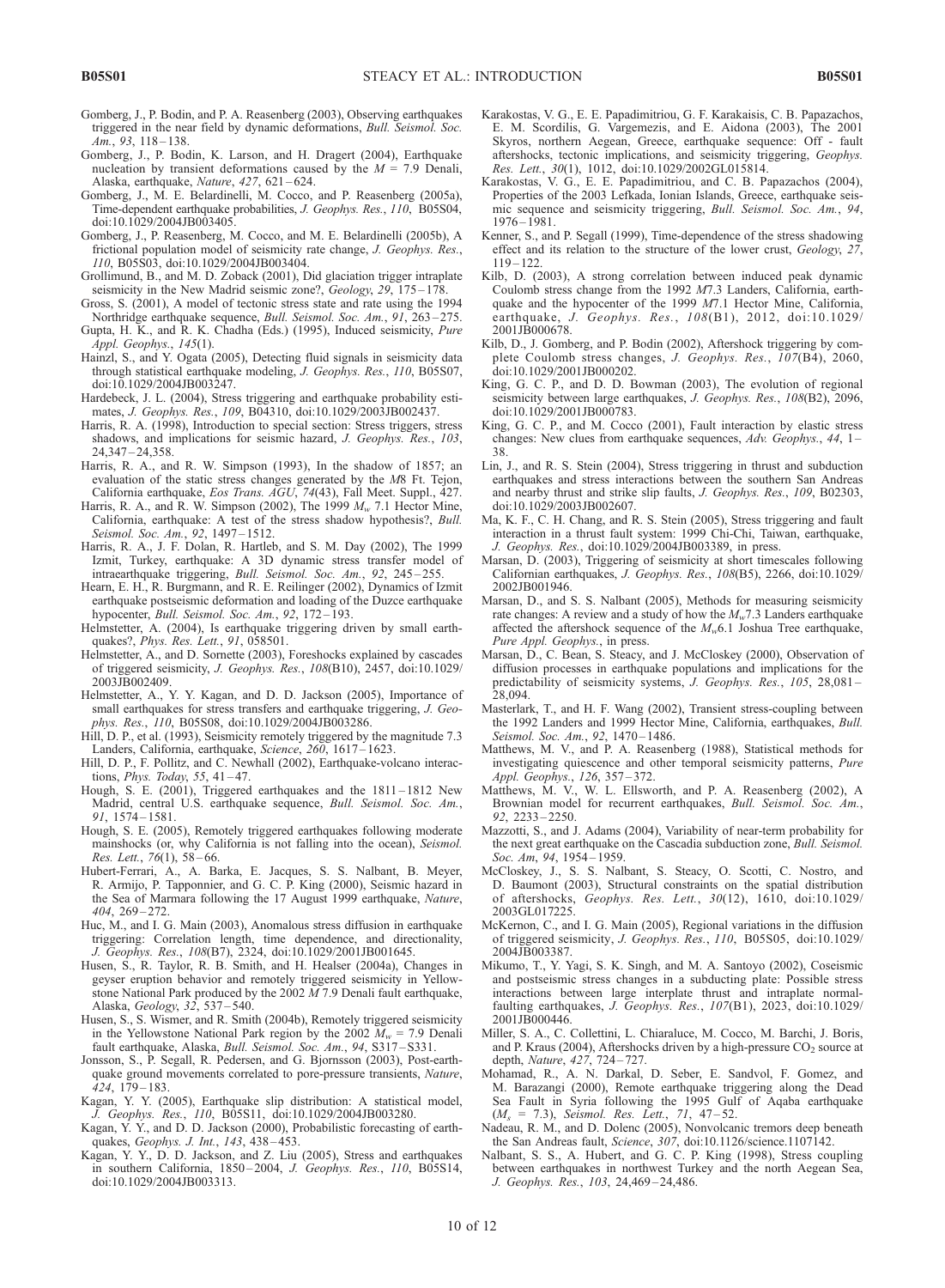- Nalbant, S. S., J. McCloskey, S. Steacy, and A. A. Barka (2002), Stress accumulation and increased seismic risk in eastern Turkey, Earth Planet. Sci. Lett., 195, 291-298.
- Noir, J., E. Jacques, S. Bekri, P. M. Adler, P. Tapponier, and G. C. P. King (1997), Fluid flow triggered migration of events in the 1989 Dobi earthquake sequence of Central Afar, Geophys. Res. Lett., 24, 2335-2338.
- Nostro, C., R. S. Stein, M. Cocco, M. E. Belardinelli, and W. Marzocchi (1998), Two-way coupling between Vesuvius eruptions and southern Apennine earthquakes, Italy, by elastic stress transfer, J. Geophys. Res.,  $103, 24,487 - 24,504.$
- Nostro, C., L. Chiaraluce, M. Cocco, D. Baumont, and O. Scotti (2005), Coulomb stress changes caused by repeated normal faulting earthquakes during the 1997 Umbria-Marche (central Italy) seismic sequence, J. Geophys. Res, doi:10.1029/2004JB003386, in press.
- Nur, A., and J. R. Booker (1972), Aftershocks caused by pore fluid flow?, Science, 175, 885-887.
- Ogata, Y. (2001), Increased probability of large earthquakes near aftershock regions with relative quiescence, J. Geophys. Res., 106, 8729-8744.
- Ogata, Y. (2005), Detection of anomalous seismicity as a stress change sensor, J. Geophys. Res., 110, B05S06, doi:10.1029/2004JB003245.
- Ogata, Y., L. M. Jones, and S. Toda (2003), When and where the aftershock activity was depressed: Contrasting decay patterns of the proximate large earthquakes in southern California, J. Geophys. Res., 108(B6), 2318, doi:10.1029/2002JB002009.
- Pankow, K. L., W. J. Arabasz, J. C. Pechmann, and S. J. Nava (2004), Triggered seismicity in Utah from the November 3, 2002, Denali fault earthquake, Bull. Seismol. Soc. Am., 94, S332-S347.
- Papadimitriou, E. E., C. B. Papazachos, and T. M. Tsapanos (2001), Test and application of the time- and magnitude predictable-model to the intermediate and deep focus earthquakes in the subduction zones of the Circum-Pacific Belt, Tectonophysics, 330, 45 – 68.
- Parotidis, M., S. A. Shapiro, and E. Rothert (2005), Evidence for triggering of the Vogtland swarms 2000 by pore pressure diffusion, J. Geophys. Res., 110, B05S10, doi:10.1029/2004JB003267.
- Parsons, T. (2002a), Post-1906 stress recovery of the San Andreas fault system calculated from three-dimensional finite element analysis, J. Geophys. Res., 107(B8), 2162, doi:10.1029/2001JB001051.
- Parsons, T. (2002b), Global Omori law decay of triggered earthquakes: Large aftershocks outside the classical Aftershock zone, J. Geophys. Res., 107(B9), 2199, doi:10.1029/2001JB000646.
- Parsons, T. (2004), Recalculated probability of  $M \ge 7$  earthquakes beneath the Sea of Marmara, Turkey, J. Geophys. Res., 109, B05304, doi:10.1029/2003JB002667.
- Parsons, T. (2005), Significance of stress transfer in time-dependent earthquake probability calculations, J. Geophys. Res., 110, B05S02, doi:10.1029/2004JB003190.
- Parsons, T., and D. S. Dreger (2000), Static-stress impact of the 1992 Landers earthquake sequence on nucleation and slip at the site of the 1999  $M = 7.1$  Hector Mine earthquake, southern California, Geophys. Res. Lett., 27, 1949 – 1952.
- Parsons, T., R. S. Stein, R. W. Simpson, and P. A. Reasenberg (1999), Stress sensitivity of fault seismicity: A comparison between limited-offset oblique and major strike-slip faults, J. Geophys. Res., 104, 20,183 – 20,202.
- Payne, S. J., J. E. Zollweg, and D. W. Rodgers (2004), Stress triggering of conjugate normal faulting: Late aftershocks of the 1983  $M_s$  Borah Peak, Idaho, earthquake, Bull. Seis. Soc. Am., 94, 828 – 844.
- Peltzer, G., P. Rosen, F. Rogez, and K. Hudnut (1998), Poro-elastic rebound along the Landers 1992 earthquake surface rupture, J. Geophys. Res.,  $103, 30, 131 - 30, 145.$
- Perfettini, H., R. S. Stein, R. W. Simpson, and M. Cocco (1999), Stress transfer by the 1988–1989  $M = 5.\overline{3}$  and 5.4 Lake Elsman foreshocks to the Loma Prieta fault; unclamping at the site of peak main shock slip, J. Geophys. Res., 104, 20,169-20,182.
- Perfettini, H., J. Schmittbuhl, J. R. Rice, and M. Cocco (2001), Frictional response induced by time-dependent fluctuations of the normal loading, J. Geophys. Res., 106, 13,455 – 13,472.
- Perfettini, H., J. Schmittbuhl, and A. Cochard (2003), Shear and normal load perturbations on a two-dimensional continuous fault: 2. Dynamic triggering, J. Geophys. Res., 108(B9), 2409, doi:10.1029/2002JB001805.
- Pollitz, F. F., and I. S. Sacks (2002), Stress triggering of the 1999 Hector Mine earthquake by transient deformation following the 1992 Landers earthquake, *Bull. Seismol. Soc. Am.*, 92, 1487-1496.
- Pollitz, F., M. Vergnolle, and E. Calais (2003), Fault interaction and stress triggering of twentieth century earthquakes in Mongolia, J. Geophys. Res., 108(B10), 2503, doi:10.1029/2002JB002375.
- Pollitz, F., W. H. Bakun, and M. Nyst (2004), A physical model for strain accumulation in the San Francisco Bay region: Stress evolution since 1838, J. Geophys. Res., 109, B11408, doi:10.1029/2004JB003003.
- Power, J. A., S. C. Moran, S. R. McNutt, S. D. Stihler, and J. J. Sanchez (2001), Seismic response of the Katmai volcanoes to the 6 December 1999 magnitude 7.0 Larluk Lake earthquake, Alaska, Bull. Seismol. Soc.  $Am., 91, 57-63.$
- Prejean, S., A. Stork, W. Ellsworth, D. Hill, and B. Julian (2003), High precision earthquake locations reveal seismogenic structure beneath Mammoth Mountain, California, Geophys. Res. Lett., 30(24), 2247, doi:10.1029/2003GL018334.
- Prejean, S. G., D. P. Hill, E. E. Brodsky, S. E. Hough, M. J. S. Johnston, S. D. Malone, D. H. Oppenheimer, A. M. Pitt, and K. B. Richards-Dinger (2004), Remotely Triggered Seismicity on the United States West Coast following the  $\widetilde{M_w}$  7.9 Denali Fault Earthquake, Bull. Seismol. Soc. Am., 94, S348-S359.
- Reasenberg, P. A., and R. W. Simpson (1992), Response of regional seismicity to the static stress change produced by the Loma Prieta earthquake, Science, 255, 1687 – 1690.
- Reasenberg, P. A., T. C. Hanks, and W. H. Bakun (2003), An empirical model for earthquake probabilities in the San Francisco Bay region, 2002 – 2031, Bull. Seismol. Soc. Am., 93, 1 – 13.
- Richardson, E., and T. H. Jordan (2002), Seismicity in deep goldmines of South Africa: Implications for tectonic earthquakes, Bull. Seismol. Soc. Am., 92, 1766 – 1782.
- Richardson, E., and C. Marone (1999), Effects of normal stress vibrations on frictional healing, *J. Geophys. Res.*, 104, 28,859-28,878.
- Robinson, R. (2003), Fault interactions and subduction tectonics: A re-examination of the Weber, New Zealand, earthquake sequence of 1990, Geophys. J. Int., 154, 745 – 753.
- Robinson, R. (2004), Potential earthquake triggering in a complex fault network: the northern South Island, New Zealand, Geophys. J. Int., 159, 734 – 748.
- Rundle, P. B., J. B. Rundle, K. F. Tiampo, J. S. Sa Martins, S. McGinnis, and W. Klein (2001), Nonlinear network dynamics on earthquake fault systems, Phys. Res. Letts., 87, doi:10.1103/PhysRevLett.87.14850.2001.
- Rydelek, P. A., and I. S. Sacks (2001), Migration of large earthquakes along the San Jacinto fault; stress diffusion from the 1857 Fort Tejon earthquake, Geophys. Res. Lett., 28, 3079 – 3082.
- Seeber, L., and J. G. Armbruster (2000), Earthquakes as beacons of stress change, Nature, 407, 69-72.
- Shapiro, S. A., P. Audigane, and J. J. Royer (1999), Large scale in situ permeability tensor of rocks from induced microseismicity, Geophys. J. Int., 137, 207 – 213.
- Shapiro, S. A., R. Patzig, E. Rothert, and J. Rindshwentner (2003), Triggering of seismicity by pore-pressure perturbations: Permeability-related signature of the phenomenon, Pure Appl. Geophys., 160, 1051-1066.
- Sibson, R. H. (2003), Thickness of the seismic slip zone, Bull. Seismol. Soc. Am., 93, 1169-1178.
- Smith, S. W., and W. Van de Lindt (1969), Strain adjustments associated with earthquakes in southern California, Bull. Seismol. Soc. Am., 59, 1569 – 1589.
- Steacy, S., D. Marsan, S. S. Nalbant, and J. McCloskey (2004), Sensitivity of static stress calculations to the earthquake slip distribution, J. Geophys. Res., 109, B04303, doi:10.1029/2002JB002365.
- Steacy, S., S. S. Nalbant, J. McCloskey, C. Nostro, O. Scotti, and D. Baumont (2005), Onto what planes should Coulomb stress perturbations be resolved?, J. Geophys. Res., *110*, B05S15, doi:10.1029/ 2004JB003356.
- Stein, R. S. (1999), The role of stress transfer in earthquake occurrence, Nature, 402, 605-609.
- Stein, R. S., A. A. Barka, and J. H. Dieterich (1997), Progressive failure on the North Anatolian fault since 1939 by earthquake stress triggering, Geophys. J. Int., 128, 594 – 604.
- Streit, J. E., and S. F. Cox (2001), Fluid pressures at hypocenters of moderate to large earthquakes, J. Geophys. Res., 106, 2235 – 2243.
- Stock, C., and E. G. C. Smith (2002), Adaptive kernel estimation and continuous probability representation of historical earthquake catalogs, Bull. Seismol. Soc. Am., 92, 904-912.
- Talwani, P., J. S. Cobb, and M. F. Schaeffer (1999), In situ measurements of hydraulic properties of a shear zone in northwestern South Carolina, J. Geophys. Res., 104, 14,993 – 15,003.
- Tanaka, S., M. Ohtake, and H. Sato (2002), Evidence for tidal triggering of earthquakes as revealed from statistical analysis of global data, J. Geophys. Res., 107(B10), 2211, doi:10.1029/2001JB001577.
- ten Brink, U., and J. Lin (2004), Stress interaction between subduction earthquakes and forearc strike-slip faults: Modeling and application to the northern Caribbean plate boundary, J. Geophys. Res., 109, B12310, doi:10.1029/2004JB003031.
- To, A., R. Burgmann, and F. Pollitz (2004), Postseismic deformation and stress changes following the 1819 Rann of Kachchh, India earthquake: Was the 2001 Bhuj earthquake a triggered event?, Geophys. Res. Lett., 31, L13609, doi:10.1029/2004GL020220.